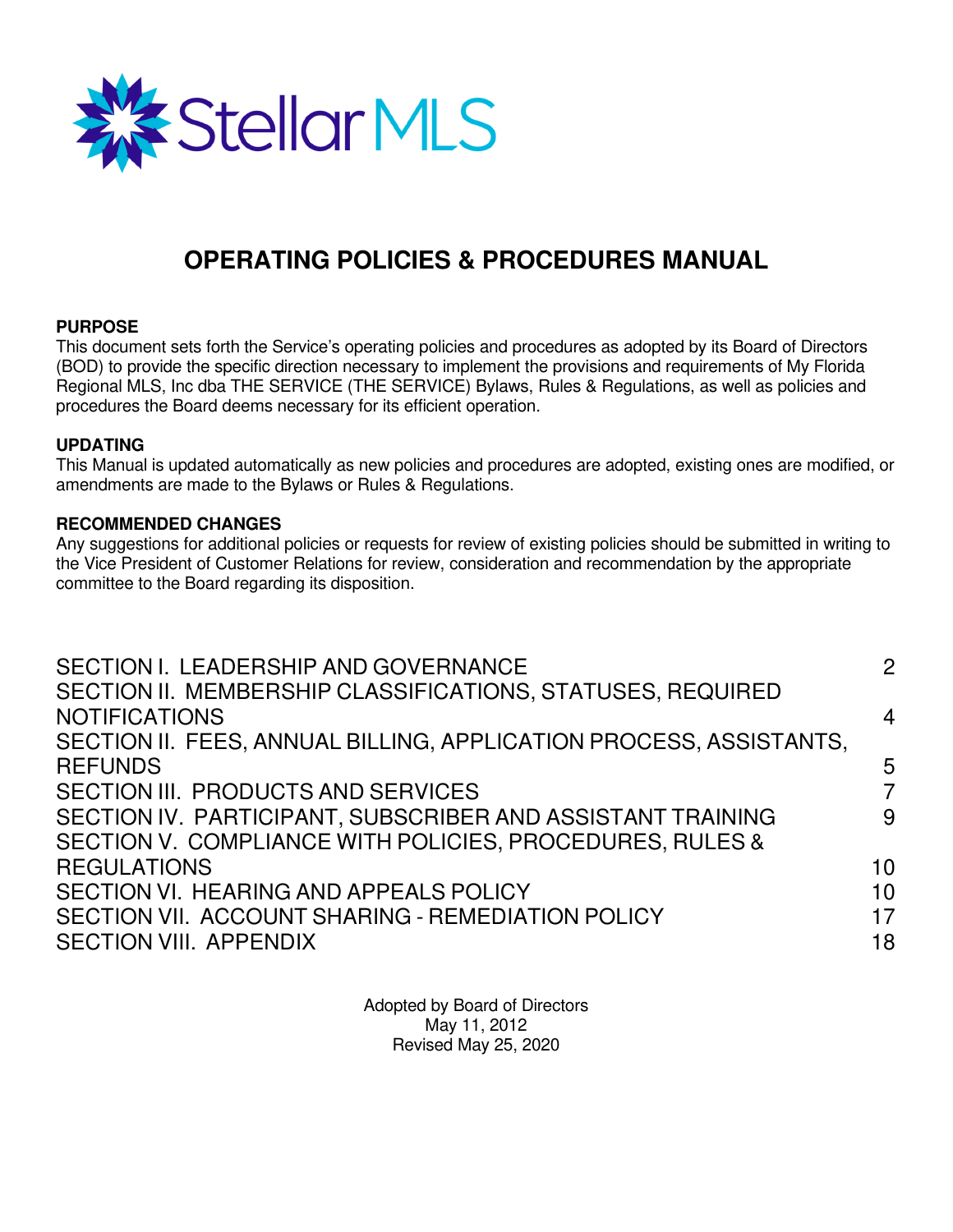# **SECTION I. LEADERSHIP AND GOVERNANCE**

# **A. SHAREHOLDERS.**

- 1. Composition. All shares in the corporation are held by fifteen shareholder associations/boards that have joined THE SERVICE and had their listings incorporated into the master THE SERVICE database.
- 2. Major Decisions. Major decisions are outlined in the Bylaws Article 3, Section 8.
- 3. Shareholder Representation. The designated representative from each shareholder association, normally the Association/Board's Chief Elected Officer (or his or her designated representative), is entitled to participate and vote their proportionate number of shares at all shareholder meetings. If the representative is not the President of the shareholder association, written notice of the substitute designee must be sent to the Corporate Secretary in writing prior to the meeting.

### **B. BOARD OF DIRECTORS (BOD).**

- 1. Overview. Policy making is vested in the Board of Directors (BOD). The BOD consists of the Officers, President, President-Elect, Vice-President, Treasurer and the immediate Past President and the elected directors. The shareholders fill vacancies occurring in its representation during the year. All Officers and directors must be REALTOR® members of a shareholder association and a THE SERVICE Participant or Subscriber, or in the case of the Corporate Secretary, a shareholder association or THE SERVICE staff.
- 2. Classification of Directors, Director Appointments and composition of BOD meeting requirements is outlined in the Bylaws, Article IV:
	- a. Board Action between Meetings. When a decision needs to be made that cannot be delayed until the regular meeting of the Board of Directors, an email or teleconference vote may be taken at the direction of the President. In such votes, a two-thirds vote of all members of the BOD shall be required for adoption of a motion.
- 3. Guest Attendance at meetings of THE SERVICE Board of Directors:
	- a. Purpose. Under Florida law, for profit corporations such as THE SERVICE are not required to allow guests to participate or attend Board of Directors meetings. This policy will define the options for attendance of guests at regular or special meetings of THE SERVICE Board of Directors.
	- b. Guest Defined. A guest at a meeting of THE SERVICE is defined as the Association Executive and appointed representative from a Customer Association of THE SERVICE; a third-party vendor invited to address the Board of Directors; or the Shareholder Association/Board Leadership who may wish to attend. Shareholder Association Executives and THE SERVICE staff members are not considered guests. Individual Participants and/or Subscribers are not considered guests; refer to (Section 1.B.4), Board of Directors/Participant or Subscriber Request to Appear before THE SERVICE Board of Directors.
	- c. Requirements for Guest Participation in THE SERVICE Board of Directors meetings:
		- i. To safeguard the confidentiality of the organization's deliberations THE SERVICE Confidentiality Agreement must be signed at each meeting a guest may attend.
		- ii. Advance notice in writing (email is acceptable) of attendance of Shareholder Association/Board Leadership, other than those who are invited in advance by THE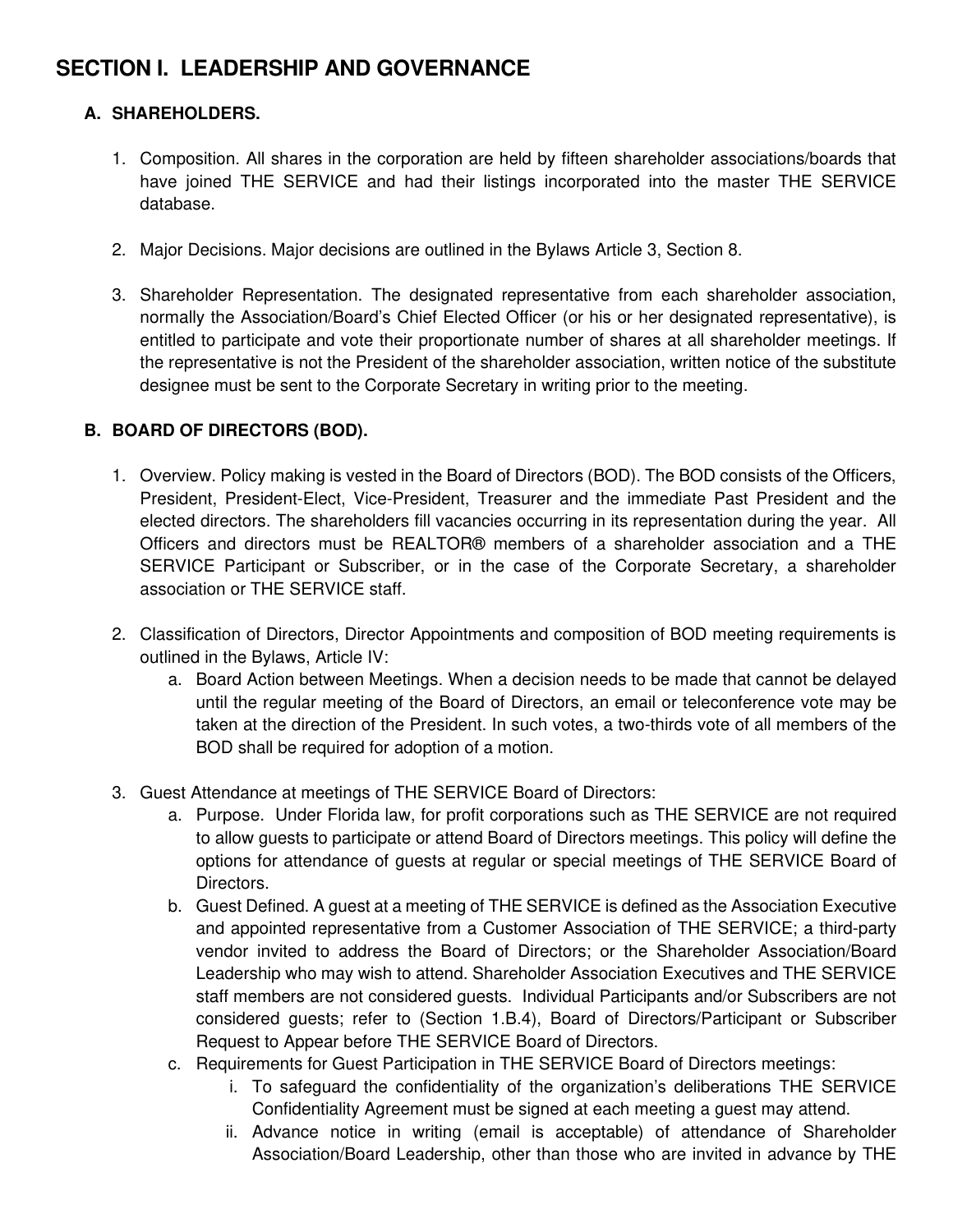SERVICE, must be provided to THE SERVICE administrative staff at least forty-eight (48) hours in advance of a regular Board of Directors meeting.

- iii. Shareholder Association/board leadership invited to participate in the welcome and Pledge of Allegiance to our flag and may stay for the meeting at their option, by signing the required Confidentiality Agreement at the beginning of the meeting.
- iv. Guests at a THE SERVICE Board of Directors meeting may not make motions or vote on any action items.
- v. Guests may not participate in the group's deliberations or provide opinions unless specifically recognized by the presiding officer; such permission shall not be unreasonably withheld.
- vi. Business partners, service providers and presenters that are invited to attend the meeting for purposes of a demonstration or to address the Board of Directors in person will be excused from the meeting upon completion of the presentation or discussion.
- vii. All guests will be excused for confidential matters and/or executive sessions of THE SERVICE Board of Directors.
- viii. Aside from those guests listed above and approved Participant or Subscriber appearances (Section 1.B.4) THE SERVICE meetings are closed.
- 4. Participant or Subscriber Requests to appear before THE SERVICE Board of Directors:
	- a. Purpose. This policy provides the process for THE SERVICE Participant or Subscriber to request the opportunity to appear before THE SERVICE Board of Directors.
	- b. Right to Appear. Any Subscriber may request an appearance before the Board of Directors by submitting a written or email request to the President and CEO detailing the reason for the request to appear. Any such request must be received at least seven (7) business days prior to the next regular meeting of THE SERVICE Board of Directors. Requests not received at least seven (7) business days of the next Board of Directors meeting will be considered for the next regular meeting. All requests will be referred to the Executive Committee for review.
	- c. Purpose of Request. THE SERVICE Board of Directors is charged with the overall health of the organization and may not be the appropriate venue for individual MLS Subscriber issues or concerns in all cases. The request to appear must be detailed sufficiently to allow the Executive Committee the opportunity to review the request and determine the best course of action.
	- d. Determination of Action. The Executive Committee will determine:
		- i. If the request should be considered first by a specific committee or council for possible action, the matter will be referred to the proper committee and will appear on the next agenda for that committee or council.
		- ii. If the request involves (or should involve) the Hearing Procedures outlined in THE SERVICE Rules and Regulations, the customer will be referred to administrative staff for more information on the Hearing Process.
		- iii. If the request is administrative in nature and should be handled by Executive Staff, the matter will be referred to THE SERVICE CEO.
		- iv. If the request involves a THE SERVICE Director, Executive Committee Member or the CEO, the matter will be reviewed and action to be taken (if any) will be decided by the Executive Committee. At the discretion of the Executive Committee, the MLS Participant or Subscriber requesting to appear may be invited to meet with the Executive Committee. *Note: Requesting removal of an officer or director from the Board of Directors will be handled in accordance with THE SERVICE Bylaws.*
		- v. If the request will be approved, the Participant or Subscriber will be invited to the next face to face meeting of THE SERVICE Board of Directors.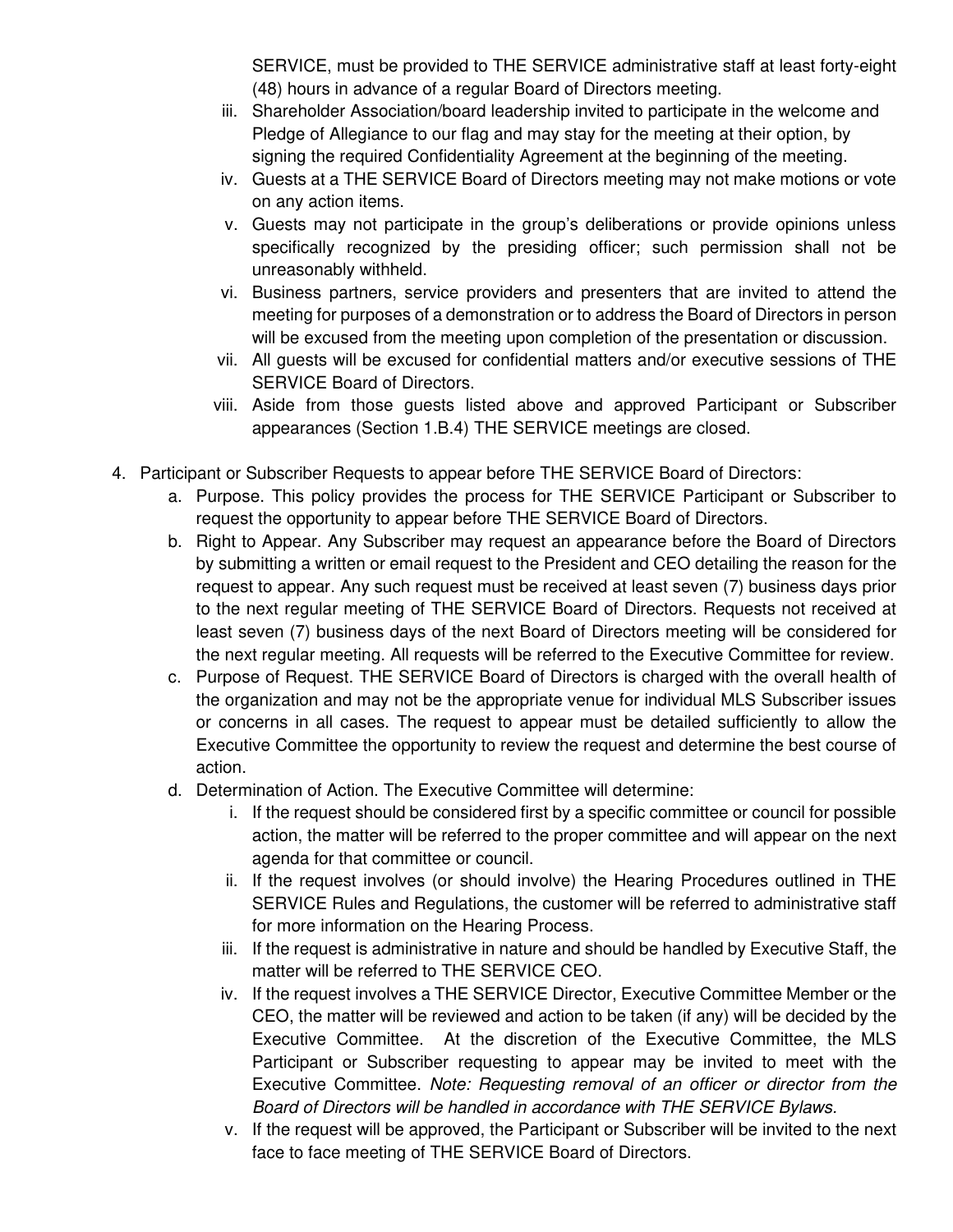- vi. In all situations noted above, confirmation of the Executive Committee's decision will be sent to the Participant or Subscriber. The Executive Committee's recommendation will be final.
- e. Participant or Subscriber Appearance at a Board of Directors Meeting. Should a participant or Subscriber be scheduled to appear before the Board of Directors (in accordance with Section 1.B.3 above), the agenda for the Board of Directors will be adjusted to allow the Participant/Subscriber to address the group at the beginning of the meeting up to 10 minutes will be allowed on the agenda unless extended by the presiding officer. After the presentation, and before any discussion takes place among the Directors, the MLS Participant or Subscriber will be excused. The Participant or Subscriber will receive a written (USPS or email) response from the Board of Directors within seven (7) business days of the appearance.

# **SECTION II. MEMBERSHIP CLASSIFICATIONS, STATUSES, REQUIRED NOTIFICATIONS**

# **A. MEMBER /SUBSCRIBER CLASSIFICATION AND NOTIFICATIONS**

- 1. Principal Brokers as Participants (Members)**:** Under Florida law and in accordance with NAR's MLS policies, principal brokers are the actual members (NAR term: "Participants") in an MLS since only they can offer cooperation and compensation to other principal brokers under state law.
- 2. Broker Associates and Salespersons: Gain access as "subscribers" only through their principal broker's membership and cannot join THE SERVICE directly.
- 3. Shareholder/Customer Association Broker Eligibility: Any Realtor® member broker of a shareholder or customer association may join THE SERVICE. All individuals licensed with that broker, whether Realtor® members or non-member salespersons, are then required to become subscribers.
- 4. Appraisers: In accordance with NAR policy and STELLAR 's Bylaws, licensed appraisers must hold REALTOR® membership to become members of THE SERVICE.
- 5. Thompson Participants: Participants electing not to hold REALTOR® membership may join THE SERVICE as "Thompson Broker" Participants in accordance with a ruling by the 11<sup>th</sup> Federal District Court. In these cases, THE SERVICE headquarters staff will act as their Local Service Center. While Thompson Participants and their licensees receive all THE SERVICE services just as any other Participant, an appropriate fee differential is charged to reflect the added administrative costs of servicing them and those local, state and national REALTOR® Association services such as MLS Rules & Regulations policy drafting and promulgation, monitoring federal legislation and departmental initiatives to ensure compliance with FTC and DOJ guidelines regarding MLSs, defending MLS policies in legal proceedings, and NAR/FR legal support. These are funded solely by other Participants' REALTOR® dues which Thompson participants do not pay.
- 6. At-Large Members: Under NAR's Board of Choice provisions, Participant membership is available to REALTOR® participants licensed in the State of Florida who are from non-STELLAR shareholder associations. The Participant and any interested agents must join through a shareholder association/board and pay the appropriate fees. (Revised 11/18/11)
- 7. Multi Licensed Participants: If the Participant is multi-licensed and has more than one office, the primary access account will have full access. All other accounts will be marked as "Waived" and that account will not have access to the MLS system. If the Participant wants individual access under the additional ID's, STELLAR will charge the costs outlined in Article 10 of the Rules and Regulations for a new office. (Adopted 1/20/12)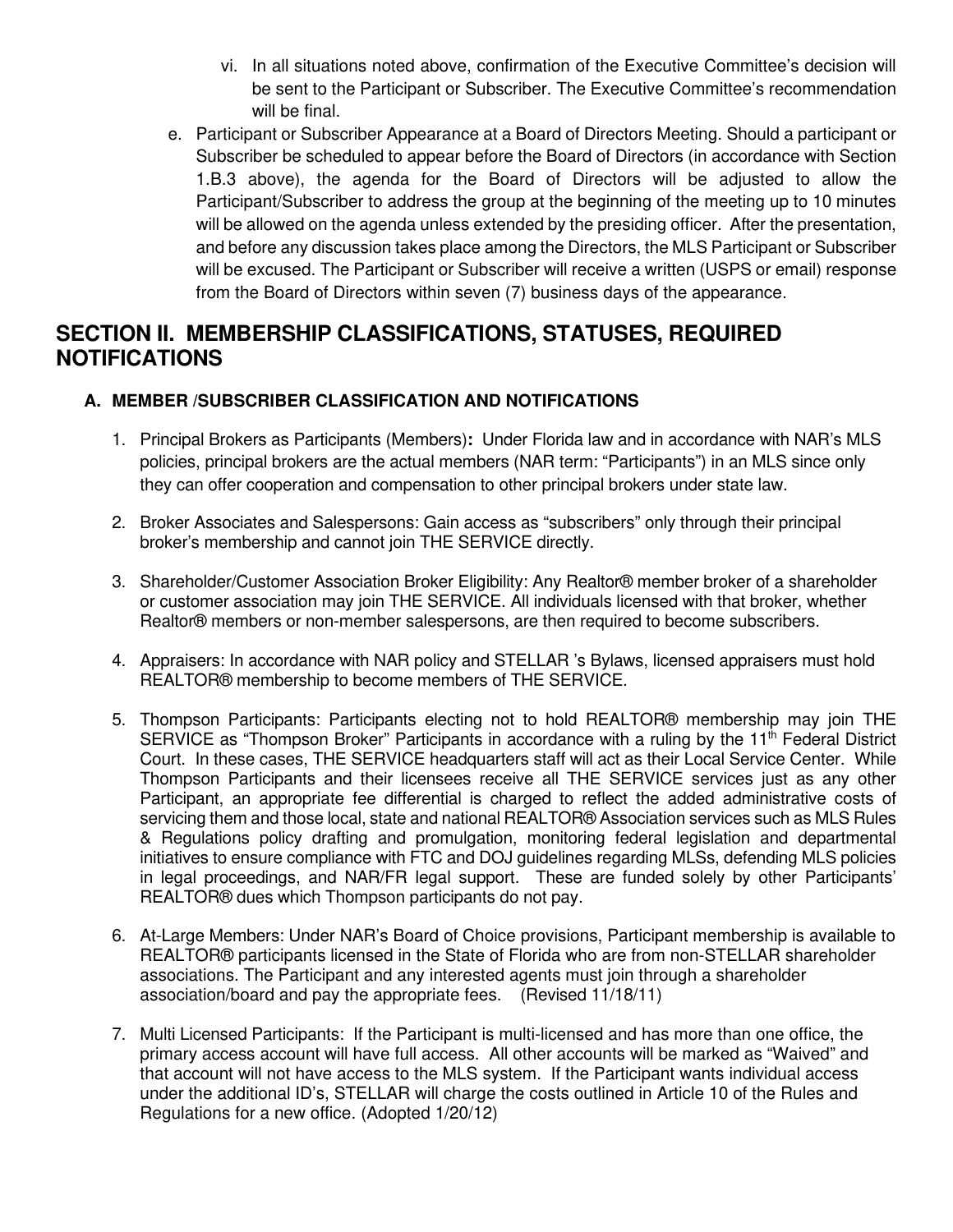- 8. Unlicensed Assistants: All individuals who do not hold an active Real Estate license are eligible for Assistant access as long as the office or subscriber they are working for remain in good standing. (Revised 9/2016)
- 9. REALTOR® Emeritus**:** The annual THE SERVICE participation fee will be waived and not invoiced for any Participant/Subscriber in a Shareholder Association/Board designated as a REALTOR® Emeritus by the National Association of REALTORS<sup>®</sup>, Please note that the dues waiver does not take effect until the dues year immediately following the Board of Directors' approval. If the REALTOR® Emeritus status is awarded to a Broker Participant, the annual fee waiver only applies to one office account. If awarded during the current billing cycle, the Participant/Subscriber Emeritus status will not take effect until the following billing cycle.
- 10. Fee Waivers: Other than for those designated as a REALTOR® Emeritus and National Guard and Reserve members recalled to active duty. As a general rule, THE SERVICE does not grant fee waivers for any reason. However, participants and subscribers may request special consideration by the Board of Directors in extreme instances.
- 11. Military Waivers: Any National Guard and Reserve members recalled to active duty may request a "Military" Waiver of MLS fees for the current/billing period. Waived accounts would not have access to the MLS system or services. Once returning from active duty, pro-rated MLS fees will be applied to the account and MLS access reactivated. (Revised 9/2016)
- **B. INACTIVE STATUS BY ASSOCIATION/BOARD.** When THE SERVICE is notified by the Local Service Center that a Participant or subscriber in good standing is being inactivated, their status is changed to "Inactive". The only exception is when a subscriber is changing to a non-member salesperson for which their MLS access will remain active through the current MLS billing cycle.
- **C. SERVICE REACTIVATION AFTER SUSPENSION BY THE SERVICE.** Former individual Participants and Subscribers who wish to reactivate after suspension for non-payment of outstanding fees must pay all fines or other miscellaneous charges left outstanding at time of termination, along with reactivation fee of \$125.
	- 1. If reactivating on or before August 31, and the Participant/Subscriber was active during annual billing and then suspended as of June 1, \$125 reactivation fee plus full annual MLS fees.
	- 2. If rejoining after August 31, and the Participant/Subscriber was active during annual billing and then suspended as of June 1, \$125 reactivation fee plus prorated annual MLS fees.
- **D. REJOINING AFTER TERMINATION BY THE SERVICE.** Former Participants or Subscribers who have been inactive for a period of more than one billing cycle and wish to rejoin must pay all fines or other miscellaneous charges (if any) left outstanding at the time of prior termination. Additionally, the following fees will apply.
	- 1. A new office set-up fee of \$220, plus prorated MLS fees. Subscribers would pay a new customer setup fee of \$95, plus prorated fees.

# **SECTION II. FEES, ANNUAL BILLING, APPLICATION PROCESS, ASSISTANTS, REFUNDS**

### **A. FEE SCHEDULE, PRORATION**

1. The MLS Fees, service charges and proration are outlined in Article 10 of the Rules and Regulations.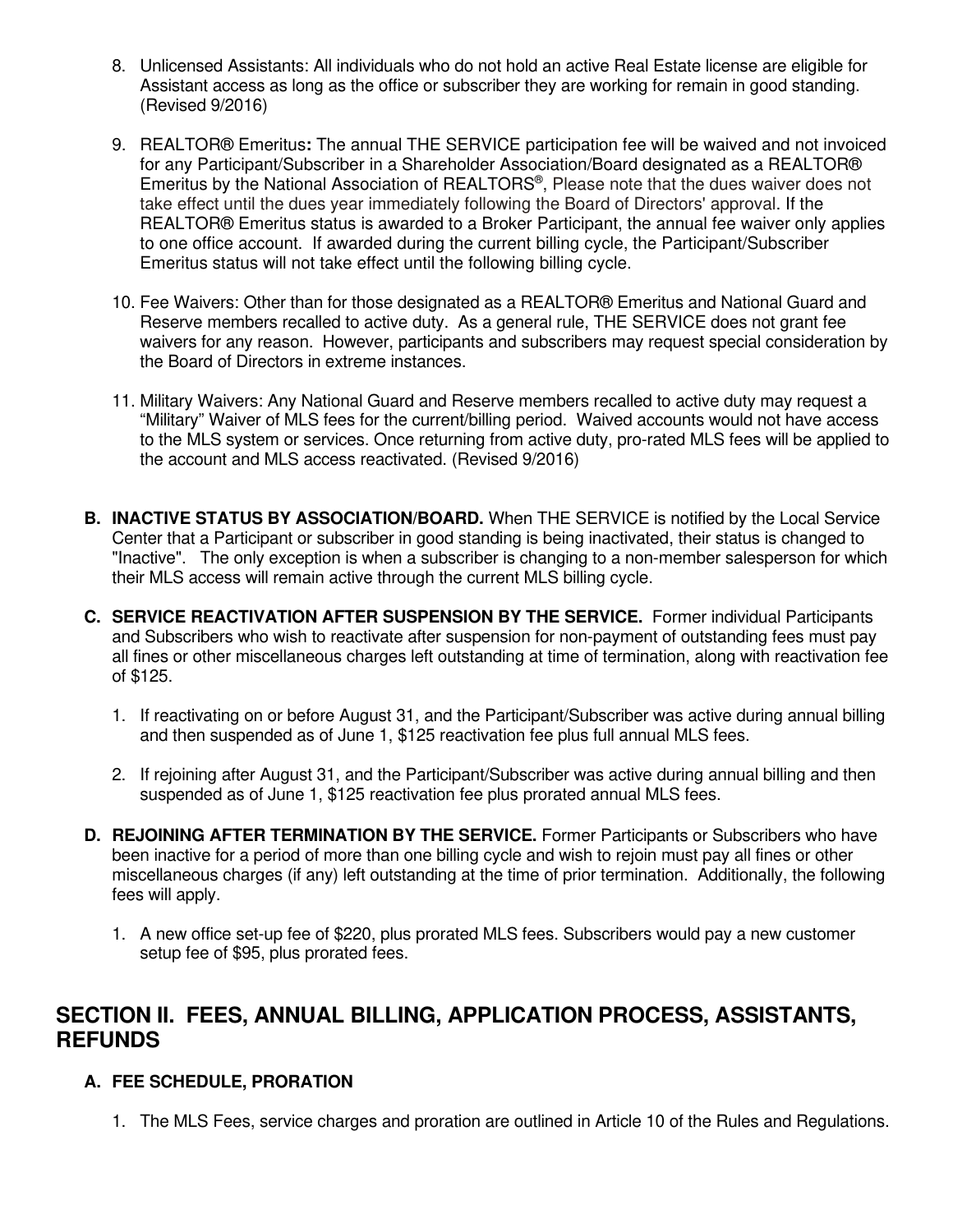- 2. Service Year: THE SERVICE annual fees are based on the "Billing Service Year" of June 1 through May 31<sup>st</sup>
- 3. Transfer of Office Set-Up Fee: The current Participant may transfer the office to a new Participant without the new Participant incurring a new individual Set-up Fee as long as the new Participant is a member in good standing. If the new Participant is not already a member of STELLAR, then the individual Set-up fee must be paid before the change in Participant will be made. (Adopted 1/20/12)
- 4. Local Service Center (LSC) Fees: In accordance with the Federal Court's Sandicor MLS ruling, each shareholder association establishes its Local Service Center Fee independently. As a convenience, STELLAR adds this fee to its annual Participation Fee billing and forwards it directly to the respective association.
- 5. In keeping with the intent of the Federal court ruling in the "Sandicor" case, local service center fees are considered confidential and STELLAR staff is prohibited from disclosing them to the subscribers or staff of other shareholder associations.
- 6. Additional Local Service Center Fees for Entering & Changing Listings: Each LSC may set an appropriate locally determined feed for performing these services and retain the fees collected:
	- a. Association Loaded Listings Entering and making changes to listings for their own subscribers once appropriate documentation is loaded.
	- b. Statewide Out of Area Listings Entering and maintaining listings for Participants whose MLS is a signatory to FR's Statewide MLS Reciprocal Program.

### **B. ANNUAL BILLING PROCESS, DEADLINES, SUSPENSION/TERMINATION**

- 1. Annual Billing: Notification of the posting of annual fee invoices will be emailed to all customers by April 1st
- 2. Responsibility for Payment: Even though the broker is the actual MLS Participant and responsible for the payment of all fees attributable to his or her associate subscribers who hold an active license with the Participants office, as a courtesy STELLAR invoices each subscriber for their individual portion of the broker's total fee as referenced in Article 10 of the Rules and Regulations.
- 3. Payment Deadline: To be considered "on-time", payments must be received at either STELLAR 's regional offices or a Local Service Center office that accepts MLS fees by 5:00 p.m. (Eastern) on May 15th or the next business day if May 15th falls on a weekend or federally recognized holiday.
- 4. Individual Service Suspension: Beginning with the start of the new service year on June 1, service is suspended for all unpaid Participants and subscribers and will remain suspended until the account has been paid in full, including any outstanding fines or other miscellaneous fees left outstanding at the time of suspension.
- 5. Broker/Office Termination: If the broker Participant and/or any of his or her subscribers remain unpaid on June 30th and the broker has not notified STELLAR of terminations or transfers for these unpaid associates, the broker Participant's membership will be terminated and service is terminated for the entire firm, including those who may have paid. The Participants can view unpaid subscribers in their firms through our online payment option. In addition, all LSCs are provided a list of their unpaid subscribers.

#### **C. UNLICENSED ASSISTANT FEES**

- 1. Initial Set Up Fees.Set-up fee will be charged to establish a new assistant's subscriber account.
- 2. Annual Fee. An annual fee will be established by the Board of Directors and billed to the Participant for each registered Assistant in his/her office. As a courtesy, the annual fee invoice will be sent to the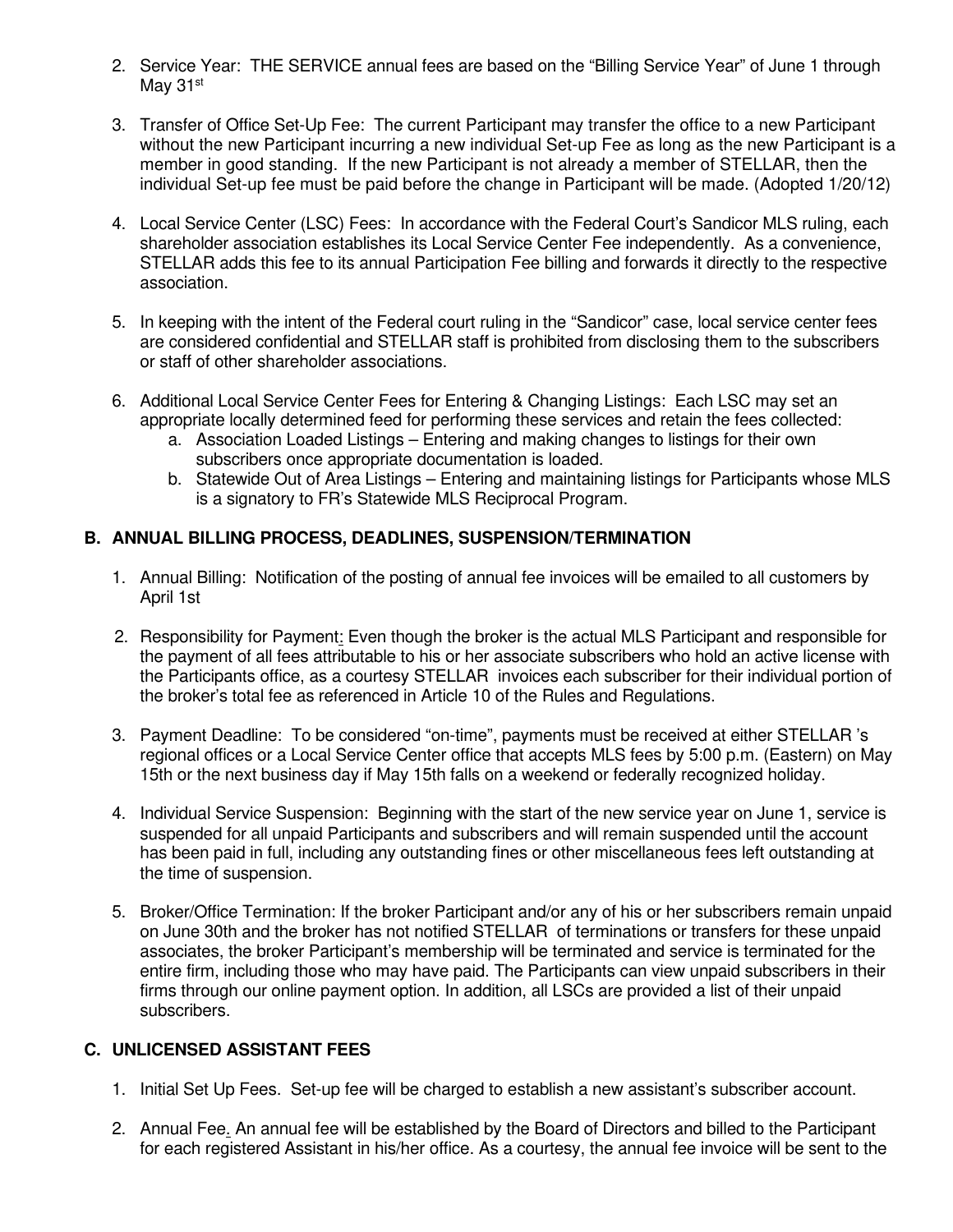Assistant for payment. The Participant is ultimately responsible for payment and/or termination of the Assistant. Unpaid annual assistant fees will result in termination of the assistant account.

- 3. Identity Verification. The Local Service Center will verify the assistant's identity from their driver's license and will perform an online check of DBPR records to ensure that he/she does not have an active real estate license.
- 4. Refunds/Unused Portion. No prorated refund of assistant/MLS fees can be authorized, but a Broker or Agent may apply the unused prorated fees towards a new assistant annual fee within the current billing cycle. The responsible Broker/Agent must notify the LSC of this change and the LSC must notify STELLAR. The new assistant set-up fee will still be required.

### **D. REFUNDS**

- 1. During Service Year. As a general rule, MLS fees are not refundable once the service year begins on June 1st. Full or pro-rated refunds of the base annual participation fee during the service year are at the sole discretion of the Board of Directors and are usually limited to circumstances such as the death of a Participant or subscriber.
- 2. Prior to Service Year. Participants or subscribers who paid participation fees during the annual billing period, and in advance of the upcoming year, and inactivate or terminate their membership prior to the actual start of the service year (on June  $1<sup>st</sup>$ ), may request a refund of the base annual fee.
- 3. Local Service Center Fees. Full or pro-rated refunds of Local Service Center fees must be requested directly from the Local Service Center.

#### **E. APPLICATION PROCESS**

- 1. Account Currency. Any unpaid fees and other charges shall be current at the time application is made if returning from a previous subscription.
- 2. Service Commencement. Applicants for Participant or subscriber status will have access established to THE SERVICE services within two to five days excluding weekends and federally recognized holidays.
- 3. Mandatory Training. All training requirements must be met in accordance with Article 3 of the Rules and Regulations.
- 4. Fee at Time of Application. All appropriate fees must be submitted with the application.

# **SECTION III. PRODUCTS AND SERVICES**

- **A. USE OF MLS DATABASE.** See Rules and Regulations, Article II, Section 4.
- **B. SERVICES USING DATA LICENSED FROM THE SERVICE DATABASE.** THE SERVICE may also make available ancillary products at competitive or discounted prices to participants and Subscribers. Examples: Back office showing software for brokers, virtual tour offerings, enhanced levels of usage for products such as Proxio. Participants and Subscribers, regardless of membership classification may purchase these services at member prices.
- **C. DATA FEEDS TO THIRD PARTIES.** THE SERVICE will provide a RETS data feed to Participants with inhouse systems (or services purchased from outside vendors) that necessitate THE SERVICE listing content to function properly. As part of this program, the parties must sign an agreement with THE SERVICE that clearly details how the data will be used and how it must be safeguarded. An initial set-up fee may be charged to defray the costs associated with establishing these automatic feeds along with a flat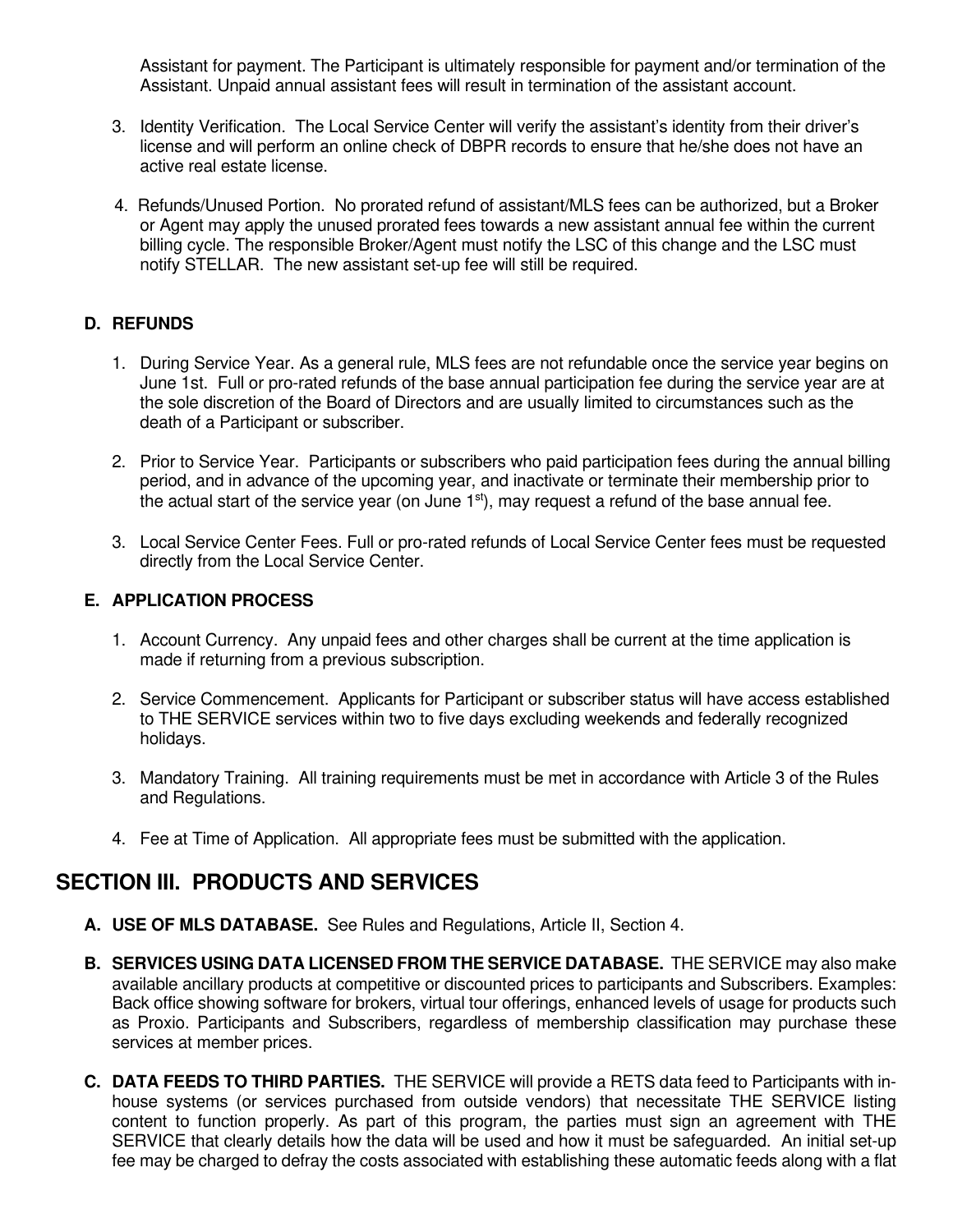fee annually for account maintenance. THE SERVICE's Data Services department is responsible for initiating, overseeing and monitoring these feeds.

- **D. LOCAL COUNTY APPRAISER'S ACCESS.** At the discretion of the individual Shareholder Association/Board, they may provide limited data in that county only and upon execution of appropriate Agreement.
- **E. ASSCIATION USE OF DATA.** If the LSC provides services to their members, THE SERVICE will provide a RETS data feed with the execution of appropriate Agreement and payment of applicable fees.
- **F. WEBSITE & E-MAIL.** THE SERVICE Website is administered by THE SERVICE Staff. THE SERVICE currently owns three domains: THE SERVICE.com, THE SERVICE.org and THE currently owns three domains: THE SERVICE.com, SERVICEUniversity.com. These sites are updated internally.

#### **G. THE SERVICE.COM**

- 1. Content. WWW.STELLARMLS.com is the central focal point at which all online activity occurs and serves as a single point of contact to keep members informed. The following types of information will be made available on the site.
- 2. Rules and Regulations
- 3. Class Information
- 4. Forms
- 5. Products & Services
- 6. Statistics
- 7. MLS database link
- 8. News, Contacts, About, Leadership Partner links
- 9. Online Payment Links

#### **H. EDUCATION INFORMATION.**

- 1. Online Payments. Online payment capability for paying annual fees and bills online is administered through THE SERVICE membership system.
- 2. Member Engagement. The website may offer online surveys, discussion groups and forums in addition to other social networking tools.
- 3. Privacy Statement. The website will include a Privacy Statement, alerting all Subscribers we will not sell their e-mail addresses nor spam them with unsolicited material.
- 4. Site Activity Tracking. The website will be monitored by THE SERVICE staff to track usage, trends, and content effectiveness.
- 5. Updating. The site will be updated regularly through the administration portion of the site. The Brand & Communications department is responsible for all website updates, except where otherwise noted. Updates of the following content will be updated as noted below:
- 6. Housing Statistics. Statistics are posted by or around the 12th of each month.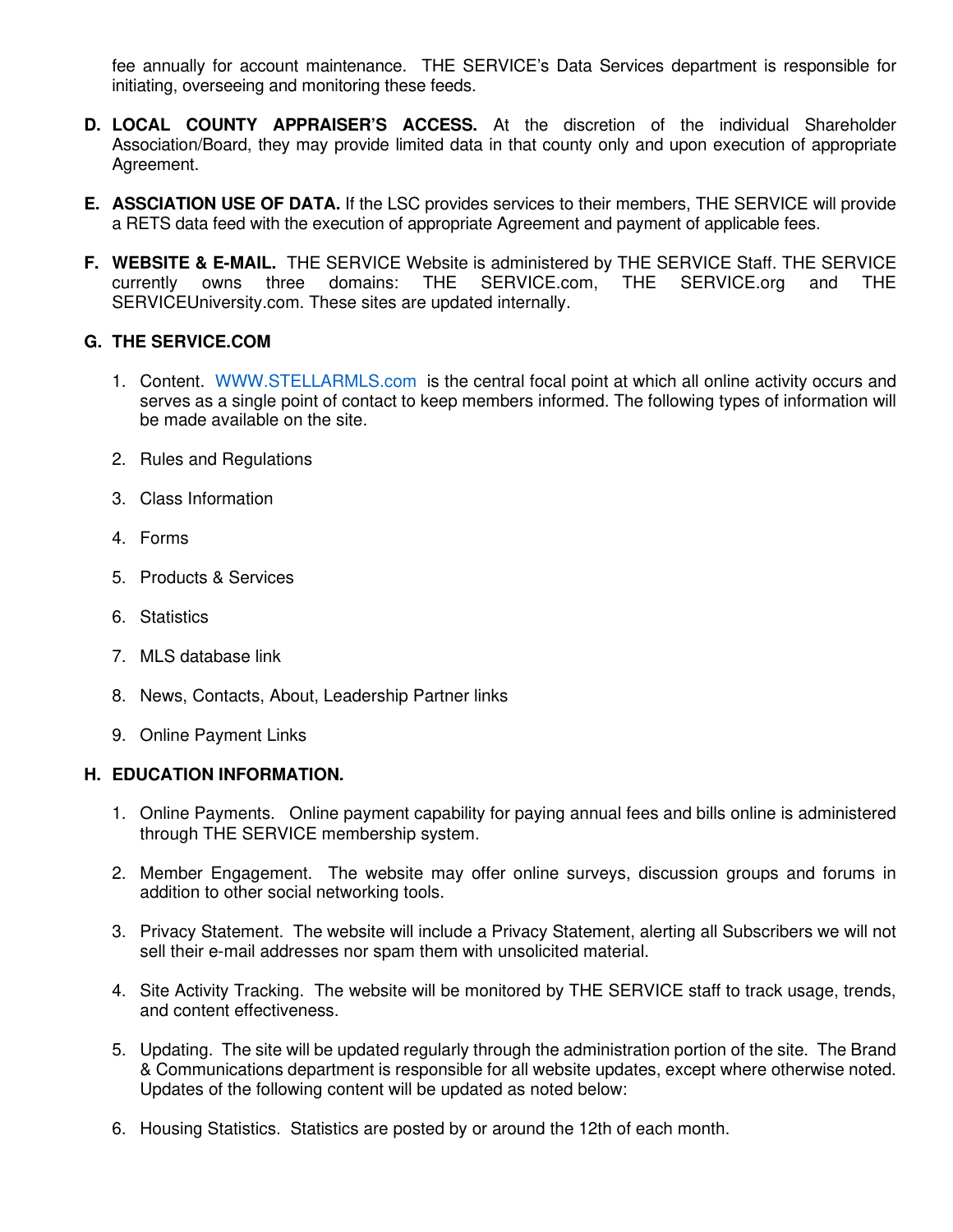7. Secured Access. A secured section of the website that will require a separate login will be used as a central repository for all Board members to access confidential information applicable to their current position. Example documentation includes financial documents, Board of Directors presentations and meeting minutes.

# **SECTION IV. PARTICIPANT, SUBSCRIBER AND ASSISTANT TRAINING**

### **A. MANDATORY INTRODUCTORY CLASSES.**

1. All MLS Subscribers must take all required MLS classes in accordance with Article 3 of the Rules and Regulations.

### **B. BASIC POLICIES AND PROCEDURES FOR ALL STELLAR COURSES.**

- 1. Registration: Advance registration is required for all classes, with the exception of online training classes.
- 2. Walk-ins: Walk-ins can only be accepted, if space if available and will be determined five (5) minutes before the class start time. Space availability will be determined 5-minutes before class begins (or sooner if there is space available).
- 3. Class Registrations: All in-person and webinar classes require registration through THE SERVICE portal. All online classes require registration at www.learn.stellarmls.com.
- 4. Minimum Registrants: For all optional classes, a minimum of five registrants is required. If the number of registrants is less than five, three days excluding weekends and federally recognized holidays before the scheduled class, THE SERVICE reserves the right to cancel the class and will notify the registrants. The LSC will be contacted to reschedule the cancelled class as needed.
- 5. Late Arrivals: All THE SERVICE classes start on time. Since valuable information is covered in the opening minutes of every class, late arrivals will be denied admission 15 minutes after the session begins for all classes. Failure to sign the Attendance Sheet will constitute a "No-Show." Fifteen minutes after class begins the class will be closed. Those attempting to enter will be referred to LSC staff by the Instructor. Early Departures. In order to receive credit for attending a mandatory class, attendees must stay for the duration of the class.
- **C. HANDS-ON TRAINING.** THE SERVICE offers a wide range of advanced classes which can be either "Hands-On or "Lecture" at the discretion of the LSC. In the case of "Hands-on" Training:
	- 1. Equipment: THE SERVICE will provide an LCD projector. The LSC will provide wireless internet access. MLS customers will need to bring their own devices. THE SERVICE and its trainers will not be responsible for the functionality of the equipment brought in by the members.
	- 2. Eligibility: Only Subscribers in good standing can attend Hands-On classes since sharing access is a direct violation of the Rules and Regulations.

### **D. TRAINER'S RESPONSIBILITIES.**

- 1. Arrive in time to properly set up training equipment.
- 2. Provide attendance roster and evaluation forms
- *3.* Submit attendance records for tracking. Keep a log of all evaluations received.
- 4. In cooperation and coordination with LSCs, market and promote classes via email.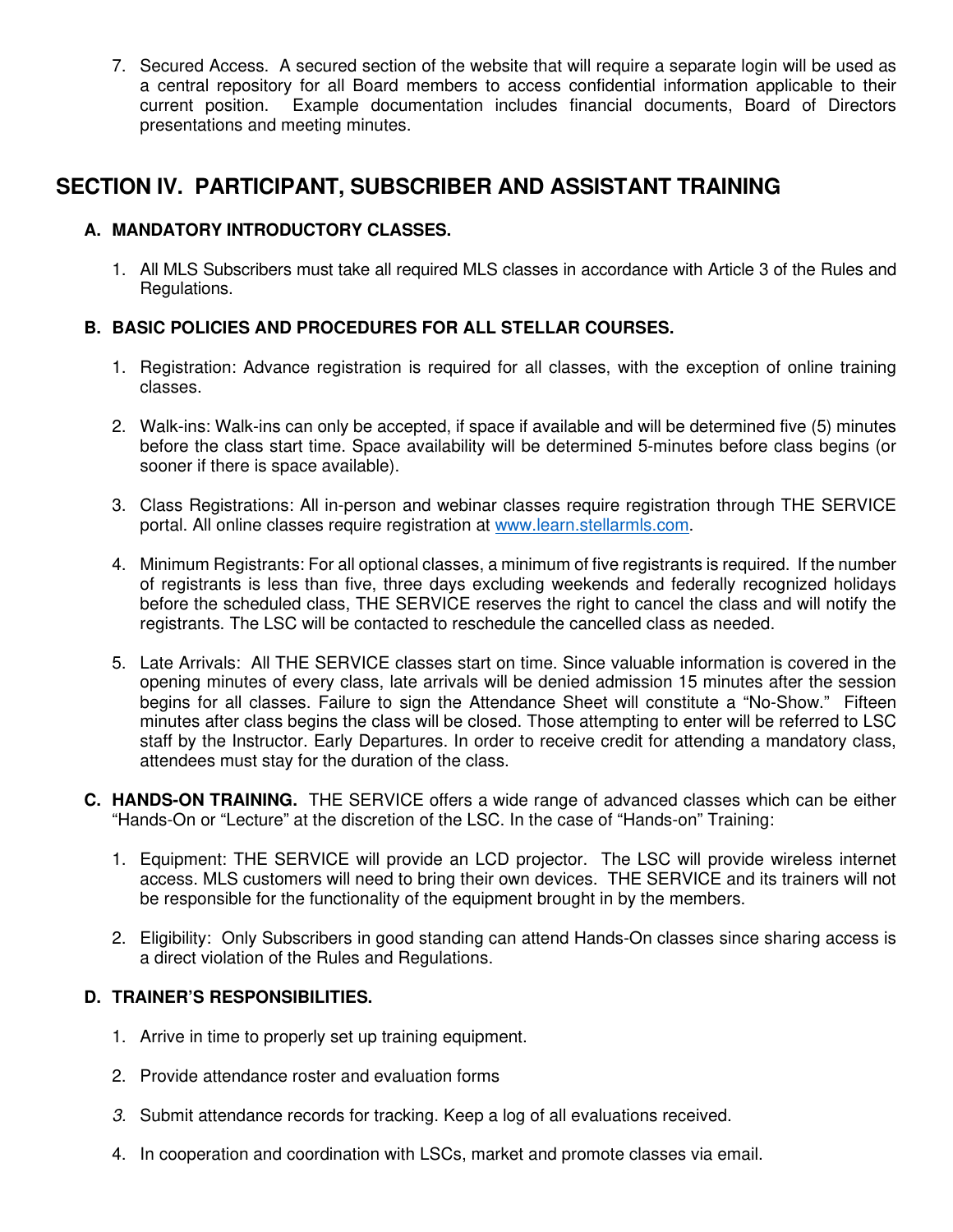### **E. LSC RESPONSIBILITIES.**

- 1. The LSC will provide wireless internet access. THE SERVICE and its trainers will not be responsible for the functionality of the equipment brought in by the members.
- 2. Promote the availability of classes.
- 3. Provide suitable classroom space, wireless internet access and a projector/screen (or wall space).
- 4. Prevent late arrivals entering and disrupting the class.
- **F. LARGE OFFICE ON-SITE TRAINING.** THE SERVICE will continue to offer on-site specialized training for offices upon request. The requirements for these classes are:
	- 1. Class must be scheduled in advance.
	- 2. There must be a minimum of 10 students. The broker must:
		- a. Guarantee the minimum attendance prior to the class.
		- b. Coordinate in advance the subjects to be taught.
		- c. Provide suitable classroom space or coordinate with the trainer on a suitable location.

# **SECTION V. COMPLIANCE WITH POLICIES, PROCEDURES, RULES & REGULATIONS**

- **A. POLICY SETTING & ENFORCEMENT.** The responsibility for establishing STELLAR 's operating policies and procedures, Rules and Regulations rests with its Board of Directors.
	- 1. NAR's Role. As a REALTOR® association-owned MLS, STELLAR operates under the nationwide MLS policies as modified from time to time by the National Association of REALTORS® .
	- 2. Participant/Subscriber Agreement. At time of affiliation, all Participants and their subscribers must sign a statement agreeing to abide by the Service's Bylaws, Rules & Regulations, Policies and Procedures and any subsequent changes or amendments as may be adopted from time to time and duly noticed to all subscribers.
- **B. DATABASE ACCURACY AND PROTECTION.** STELLAR has a longstanding commitment to ensuring the accuracy of its listing data and safeguarding it from unauthorized access and use. All Participants / Subscribers are required to follow all MLS rules to help ensure the accuracy of the data. Any violations of MLS rules shall be subject to the appropriate penalties in accordance with Article 11.4 of the Rules and Regulations.

# **SECTION VI. HEARING AND APPEALS POLICY**

**A. PURPOSE OF PENALTIES.** THE SERVICE Rules and Regulations and policies established from time to time by the Board of Directors authorize the enforcement of such rules and policies. In many cases a penalty or penalties may be assessed for violations of the rules or policies in place. These penalties may be assessed after warning is given, automatically or progressively; and may be a result of incomplete/incorrect listing data, unauthorized use of data and system, or for violations of the Remediation Policy.

The intent of penalties is to provide an opportunity to educate members on current policies and requirements (warning notices prior to assessment of a penalties), to reduce major violations (automatic penalties) and to protect the integrity of both the database and access to it (SafeMLS). The purpose of notifications is to ensure that members are aware of violations and the importance of timely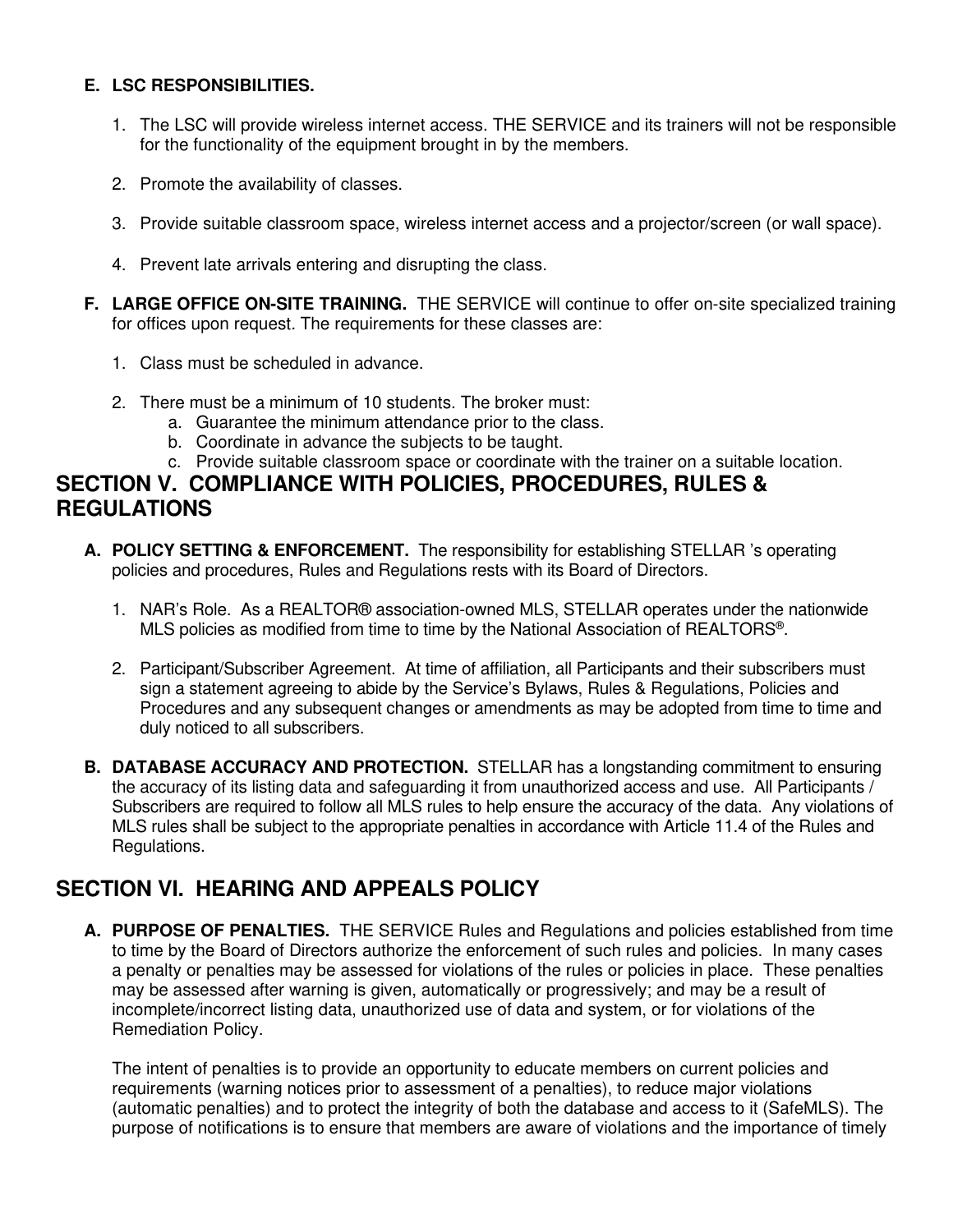and accurate data via education vs. punitive punishment. However, repeated offenses or major issues such as data/password sharing may result in heavy penalties.

**B. PROCESS OVERVIEW.** Any Participant or subscriber (user) who is assessed a late/reactivation fee or listing compliance penalty (referred to as "fees" in this Policy) may, upon payment of said fee and correction of cited violation, request a waiver of the fee assessed. The request must be submitted in writing within twenty (20) days after the email notification of the fee and posting of the invoice to the user's account. Requests for waiver will be considered by the Compliance Audit Review Team (the Team). The Team will either approve or deny the request for waiver of the fee. If the fee is not waived by the Team, the user will have the opportunity to request a hearing for consideration by a panel of MLS Panelists. The decision of the MLS Panel will be final unless the user requests an appeal based on the options noted in Section VIII of this document. Appeals will be heard by members of the Executive Committee as appointed by the President of THE SERVICE. The decision of the Executive Committee Appeal Panel will be final. All actions of the Compliance Audit Review Team and an MLS Panel will be considered by THE SERVICE Board of Directors as outlined.

#### **C. STAFF ROLE RELATING TO THE TEAM AND MLS HEARINGS.** STELLAR Compliance Administrator and staff shall be responsible for:

- 1. Preparation and distribution of documents for review by the Team and notification of User of the decision of the Team upon review by the Board of Directors.
- 2. Researching and providing necessary documentation from THE SERVICE regarding the matter at hand to the Compliance Audit Review Team and User, the MLS Panelists and the Respondent per the time-line established for each step.
- 3. Preparation of the notice of the hearing, and all related documentation. Notification to all parties of the hearing date, time and agenda in accordance with the current NAR requirements.
- 4. For teleconferences, notifying all parties of the toll-free number and access code.
- 5. Recording and note taking during the hearing.
- 6. Preparing and delivering the panel's decision.

NOTE: STELLAR Staff members may not participate in the hearing process in any way. Should the Chairperson need to ask a question of the staff, an appropriate recess must be called. For this reason, the panel chairperson will be responsible for presenting and reviewing STELLAR 's documentation.

### **D. THE SERVICE BOARD OF DIRECTORS ROLE RELATING TO MLS HEARINGS.**

- 1. The Board of Directors will adopt the recommendation(s) of the Compliance Audit Review Team and issue its order accordingly unless the Directors are concerned with the appropriateness of the recommendation. In this circumstance, the decision of the Board of Directors will be communicated to the User within ten (10) days of the Board of Directors meeting, allowing the User to request a Hearing in accordance with this Policy at his/her discretion.
- 2. The Board of Directors will affirm the decision of an MLS Panel and issue its order accordingly except under the following circumstances:
	- a. If the Directors are concerned with a possible procedural deficiency, they may refer the matter to a new MLS Panel for determination.
	- b. If the Directors feel that the sanction is inappropriate, they may impose alternative discipline that does not exceed that recommended by the MLS Panel, or they may refer the decision back to the original MLS Panel for further consideration and recommendation. The referral back to the original MLS Panel will be accompanied by documentation of the concerns regarding the proposed discipline.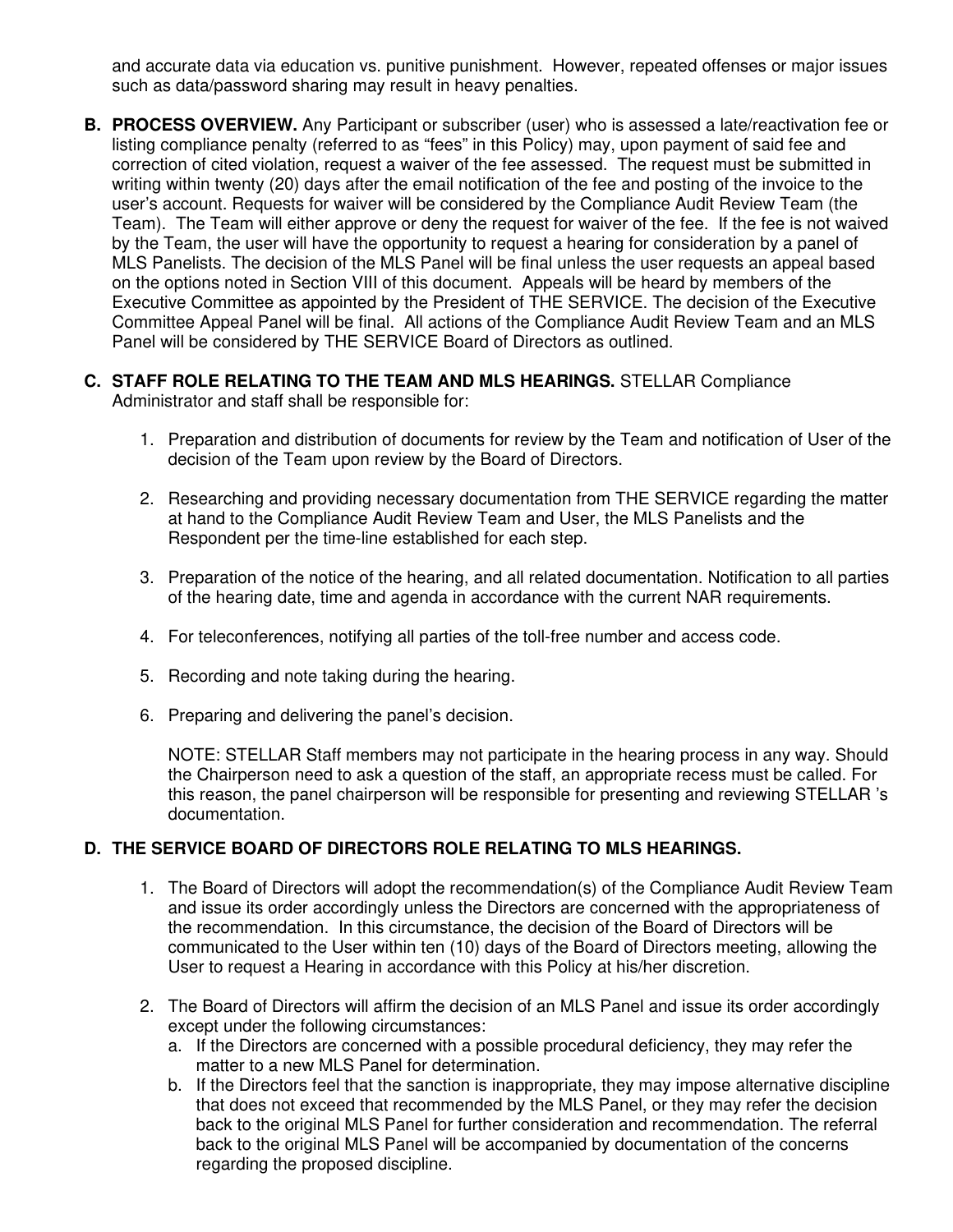- c. If the Directors conclude that the decision did not support a violation of the MLS Rules and Regulations, the complaint will be dismissed.
- d. In any of the situations noted above, the Respondent will be notified of the decision of the Board of Directors within ten (10) days of the Board of Directors action.
- **E. ROLE OF THE PRESIDENT OF THE SERVICE BOARD OF DIRECTORS RELATING TO MLS HEARINGS.** THE SERVICE President shall be responsible for:
	- 1. Appointment of the Compliance Audit Review Team members to serve for a one-year term (May-April).
	- 2. Determination on challenges of potential MLS Panel members by the Respondent.
	- 3. Review of Respondent requests for Appeal of the decision of the MLS Panel.
	- 4. If Appeal is granted by President, he/she will appoint three members of the Executive Committee to serve as the Appeal Panel. If necessary, the President may select other THE SERVICE Directors to serve.
- **F. COMPLIANCE AUDIT REVIEW TEAM (CART).** Participants and subscribers may challenge a fee or penalty by submitting a written explanation and request for a fee waiver and refund. Such requests must be submitted in writing (via USPS, fax or email or delivery) to THE SERVICE administrative staff. Requests will be reviewed blindly and independently by the Team.
	- 1. Authority of the Team. The Team will have full authority to make a determination on a fee waiver request received, subject to affirmation of THE SERVICE Board of Directors if a request for Hearing is not filed by the user.
	- 2. Make-Up of the Team. The Team shall consist of three or five current members of THE SERVICE Board of Directors, as appointed by THE SERVICE President. It should be noted that the Directors who serve on The Team will be ineligible to vote on any related actions brought before THE SERVICE Board of Directors.
	- 3. Process. The Team will review each written request for waiver independently. To avoid any potential conflicts of interest, all documentation will be filtered in advance by THE SERVICE staff to remove any specifics of the listing agent/office:
		- a. Each member of the team will receive the request via email within five (5) days of the initial notification of the waiver request from the user. Each member of the Team will independently review the documentation and respond to THE SERVICE Compliance Administrator within three (3) days.
		- b. Upon notification of all responses from the Team, the Administrator will determine if the waiver request has been granted based on the majority decision from the Team and will notify the user of the decision within two (2) days.
		- c. If waiver was not approved, the Administrator will include the documentation needed should the user choose to request a Hearing. User must respond with the request for a Hearing within twenty (20) days of notification of the decision of the Team.
		- d. If the waiver is approved by the Team, the decision will be forwarded to the Board of Directors for consideration at its next regularly scheduled meeting. The Directors (sans the Team members) may vote to affirm the decision of the Team or may reverse the decision of the Team. The User will be notified of the decision of the Board of Directors within five (5) days of the Board of Directors meeting. If appropriate, a refund to the user will be issued as quickly as possible, but no later than fourteen (14) days from notification to the user. If the decision of the Team is reversed, the User will be afforded the opportunity to request a MLS Hearing as outlined in this policy.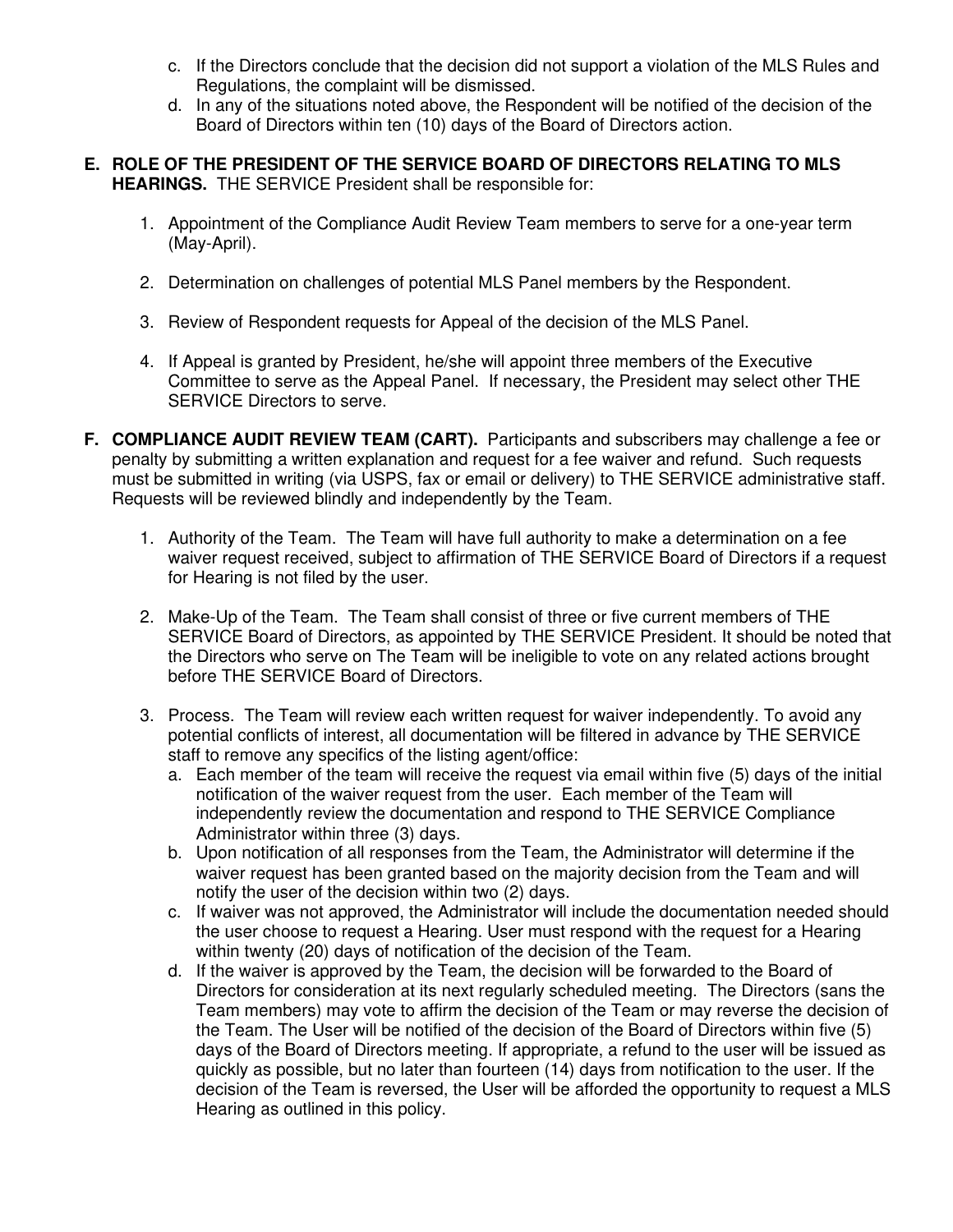*Note: potential violations of the MLS Rules and Regulations that have pre-determined requirements for a Hearing will be referred directly for a MLS Hearing.* 

- **G. MLS HEARINGS.** THE SERVICE Hearings are intended to serve various purposes. One of those purposes is to allow members the opportunity to argue against allegations of a violation; secondly, hearings may be scheduled to bring forward a major violation or repetitive violation from one member, as authorized in the Rules and Regulations. In certain circumstances, the Panel will be held to determine the appropriate Penalties and disciplinary actions needed.
	- 1. Conducting of Hearings:The hearing process will be conducted in accordance with the National Association of REALTORS® "Code of Ethics and Arbitration Manual" (CEAM) as it relates to notifications, documentation, the hearing process and decisions. The basis of decisions will be based on the MLS Rules and Regulations and Policies of THE SERVICE; Code of Ethics violations or arbitration requests will be referred to the appropriate REALTOR® Association/Board.
	- 2. Types of MLS Hearings: THE SERVICE will offer two types of hearings for the user to select from. Only one option can be selected by the user. Options:
		- a. Written Review Hearing: User may submit documentation and an explanation for written review by an MLS Panel. If a written review is requested by the user, a panel will be appointed and will review the documentation together and arrive at a decision in accordance with the CEAM; the only procedural difference being that the user will not be entitled to attend. Note: this option cannot be used as an intermediate step prior to requesting a live Hearing:
		- b. This option is not available in any circumstance that requires a hearing in accordance with THE SERVICE Rules and Regulations.
		- c. Live Hearing: A full hearing will be conducted following the procedures outlined in the CEAM.
	- 3. Authority of Hearing Panel: The Panel will have full authority to act on behalf of THE SERVICE Board of Directors and the decisions made regarding penalties and/or discipline will be forwarded to THE SERVICE Board of Directors for affirmation unless appealed by the User under circumstances noted in Section VII below.
	- 4. Make-Up of MLS Hearing Panel: Each shareholder association/board will be invited to appoint one or more representatives to serve as a potential Panelist.
	- 5. Qualifications and Requirements to serve as Panelist:
		- a. In selecting an appointee to serve as a potential Panelist, it is highly recommended that the Shareholder Board/Association consider selecting an appointee with current or recent Professional Standards training and/or service on the Professional Standards Committee THE SERVICE does request that the appointee have attended training within the last two years.
		- b. Additional Requirements to serve as a Panelist: Appointee must attend a mandatory training session on MLS rules, policies and procedures (via WebEx and not to exceed two hours).
	- 6. Panelists: Each Panel will consist of at least three members volunteers and one alternate; the Chairperson of the Panel will be selected by the Panelists. Consideration of appointment to any panel will be made based on any exclusions requested by the Respondent (user requesting or being called to the Hearing), geographic location for in-person Hearings, prior service as a Panelist and availability of Panelist(s). No more than one person licensed with any firm, partnership or corporation may serve on the same MLS Panel (note: this does not preclude two or more individuals from the same franchise from serving if the franchises are independently owned and operated). The panels objective is to be fair, unbiased, and impartial; to determine, based on the evidence and testimony presented to them, what occurred; and then to determine whether the facts as they find them support a finding that the Rules have been violated.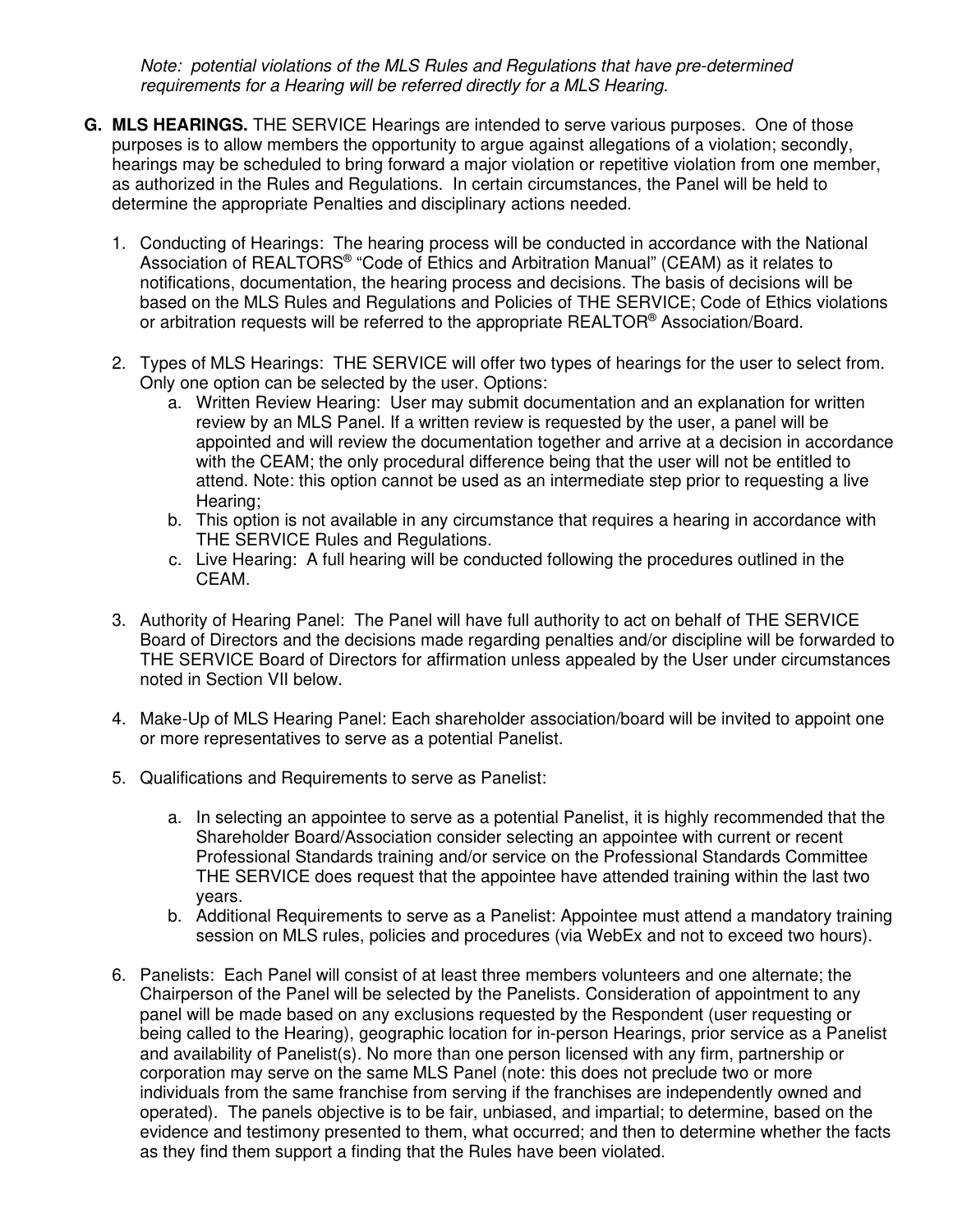- 7. A User may challenge a panel member's appointment for good cause. The challenge must be in writing via letter, e-mail or fax to the STELLAR President within fifteen (15) days from date the names were mailed to all parties, setting forth the specific justifications for replacing the panelist. The President's ruling on a challenge will be final and not subject to further appeal. Challenge must be sent to the STELLAR President c/o the Administrator.
- 8. Other qualifications to serve:
	- a. Panelist may not be licensed under the same Principal Broker as the Respondent, or be an employer, partner, employee or in any way associated in business with the complainant, respondent or a REALTOR® acting as counsel for the complainant or respondent.
	- b. If Panelist is with the same Franchise as the Respondent, the Panelist must be from a separately licensed brokerage with a different Principal broker.
	- c. Panelist may not serve on a panel if related to the Complainant or Respondent by blood or marriage.
	- d. A majority of Panelists may not be from the same Shareholder association/board than the Respondent.
	- e. Panelist may not serve on a panel if he/she is currently or was involved in a transaction with the Respondent within the last year.
	- f. Panelist may not serve if a party to a hearing, or a party or witness in any other pending case involving a party to this hearing.
- 9. Scheduling and Conducting of the Hearing. The Scheduling and conducting of the MLS Panel hearing will be in accordance with the requirements of the CEAM.
- 10. Delivery Method. The preferred method of delivering documentation and communicating formally with a User regarding fine notification, requests for CART, hearing and appeal documentation will be via e-mail notification. Any email correspondence sent by THE SERVICE will be sent with automated notice of delivery. If circumstances dictate, USPS or fax transmission may be used. Phone calls will be documented by THE SERVICE staff and will be limited to guidance on the process or conversations necessary to coordinate notification of documentation or scheduling of Hearings.
- 11. Witnesses will be allowed to participate in live MLS Hearings in accordance with and following the required procedures of the CEAM.
- 12. The Broker Participant will be included in all correspondence involving a hearing, an appeal and the final action of THE SERVICE Board of Directors.
- 13. The Respondent may bring legal counsel to a Hearing at his/her expense with notification to the Administrator at least fifteen (15) days in advance of the Hearing and in accordance with the provisions of the CEAM.
- 14. THE SERVICE may, at its discretion, have legal counsel present:
	- a. THE SERVICE Administrative staff will provide documentation of any communications with the user requesting a waiver or involved in a Hearing, including but not limited to: call tracking information, reports and copies of correspondence prior to assessment of a late, reactivation fee or fine, copies of email correspondence or any other documentation relevant to the situation. Other than providing documentation and administering the processes described in this Policy, THE SERVICE staff will not participate in the process for review, hearings, appeals and final decisions of THE SERVICE Board of Directors.
- 15. Additional Discipline Authorized if circumstance warrant:
	- a. Letter of warning.
	- b. Letter of reprimand.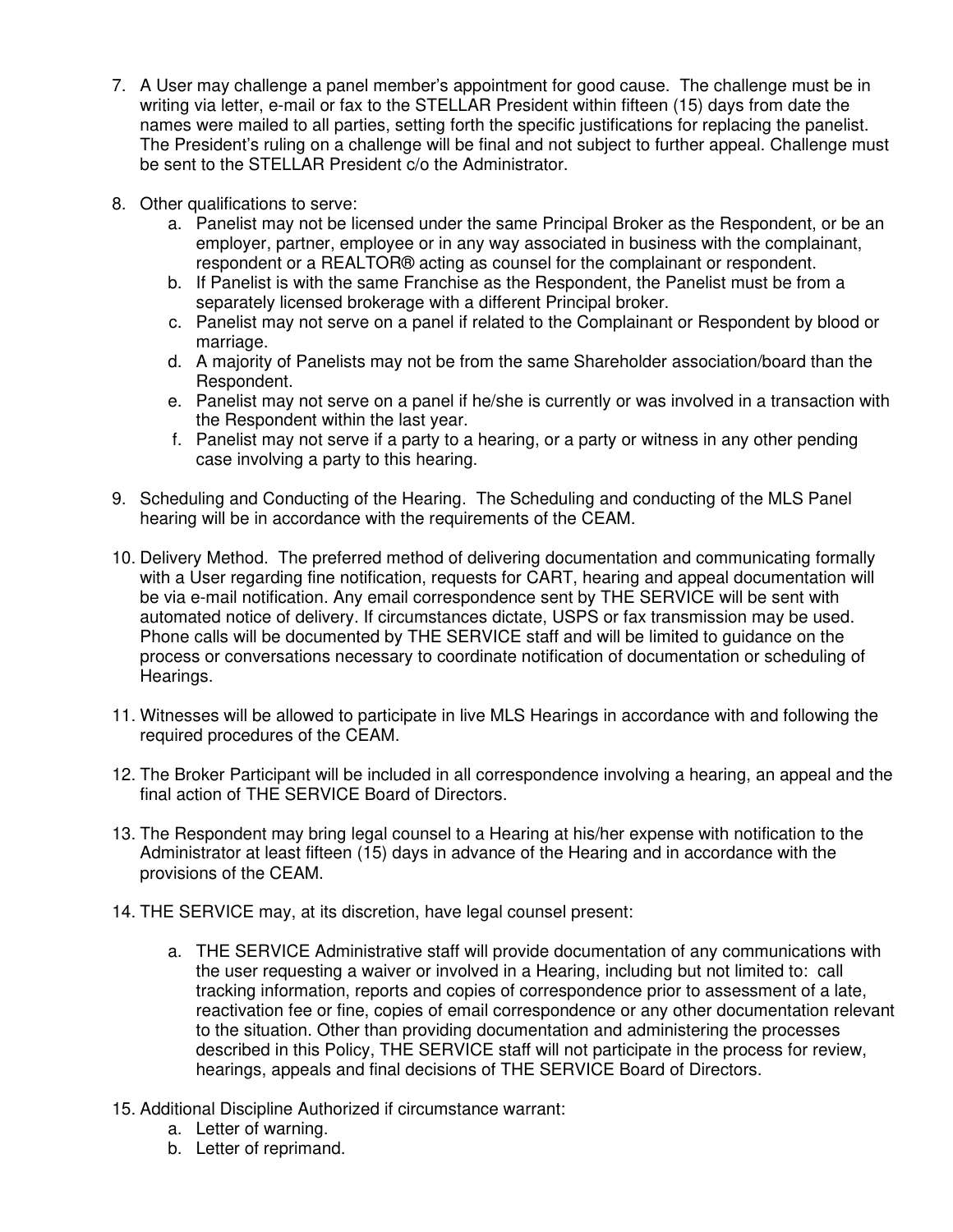- c. Attendance at MLS orientation or other appropriate, in person courses or seminars which the participant or subscriber can reasonably attend taking into consideration cost, location and duration.
- d. Appropriate, reasonable fine not to exceed \$15,000 or THEn current maximum allowed in the MLS Rules and Regulations.
- e. Probation for a stated period not less than thirty (30) days or more than one (1) year.
- f. Suspension of MLS rights, privileges, and services for not less than thirty (30) days or more than one (1) year.
- g. Termination of MLS rights, privileges, and services with no right to reapply for a specified period not to exceed three (3) years.
- 16. The Decision. The MLS Panel will not be required to produce formal statements setting forth specific Findings of Fact as justification for the decision as in a Professional Standards case. Instead, only the ruling and corrective measures need to be documented in the Decision.
- 17. Delivery of Response. The Respondent will receive written notification of the decision of the Panel within five (5) days of the decision.
- 18. Respondent Right to Appeal. The Respondent will have the right to appeal the decision of the Panel, based on the grounds described in Section VII below. Such appeal must be filed within 20 days of the Respondent's notification of the Decision.
- 19. Lack of Appeal. If the Respondent does not file an appeal within the allotted time, the matter will be referred to THE SERVICE Board of Directors for review and action at the next regularly scheduled meeting of the Board.
- 20. Potential violations of MLS Rules and Regulations, Article 18, under the heading of MLS Standards of Conduct will be referred to the User's local Association's Grievance Committee via communication with the Association/Board Association Executive.
- 21. Excluding complaints involving the MLS Standards of Conduct, it is possible that both an MLS violation and Ethics violation may be filed against the same Respondent for similar or the same actions. In such circumstances, the following options may be chosen:
	- a. The Respondent can be subject to discipline by THE SERVICE for an infraction of the MLS Rules and Regulations and separately by his/her local Association/Board for a violation of the Code of Ethics;
	- b. The MLS and Association/Board may consolidate the matters for a hearing by the appropriate local professional standards committee upon mutual agreement.

#### **H. VIOLATIONS OF OTHER PROVISIONS OF THE SERVICE RULES AND REGULATIONS.** If a violation of the MLS Rules and Regulations does not carry an established fee or penalty, it is possible for a Broker Participant or Subscriber (User) to file a complaint against another User. In this circumstance, all procedures outlined in this Policy will be the same, with the following clarifications:

- 1. The job of the Compliance Audit Review Team will change to the role of review and determination if a possible violation of THE SERVICE Rules and Regulations has occurred. If no potential violation is determined, the matter will be dismissed, subject to affirmation or action by THE SERVICE Board of Directors. If a potential violation is identified, the matter will be referred for a Hearing before an MLS Panel.
- 2. The Participant/Subscriber filing the complaint will be referred to as the Complainant and will be fully involved in the Hearing Process.
- 3. Only a Live Hearing may be conducted when there is both a Complainant and a Respondent.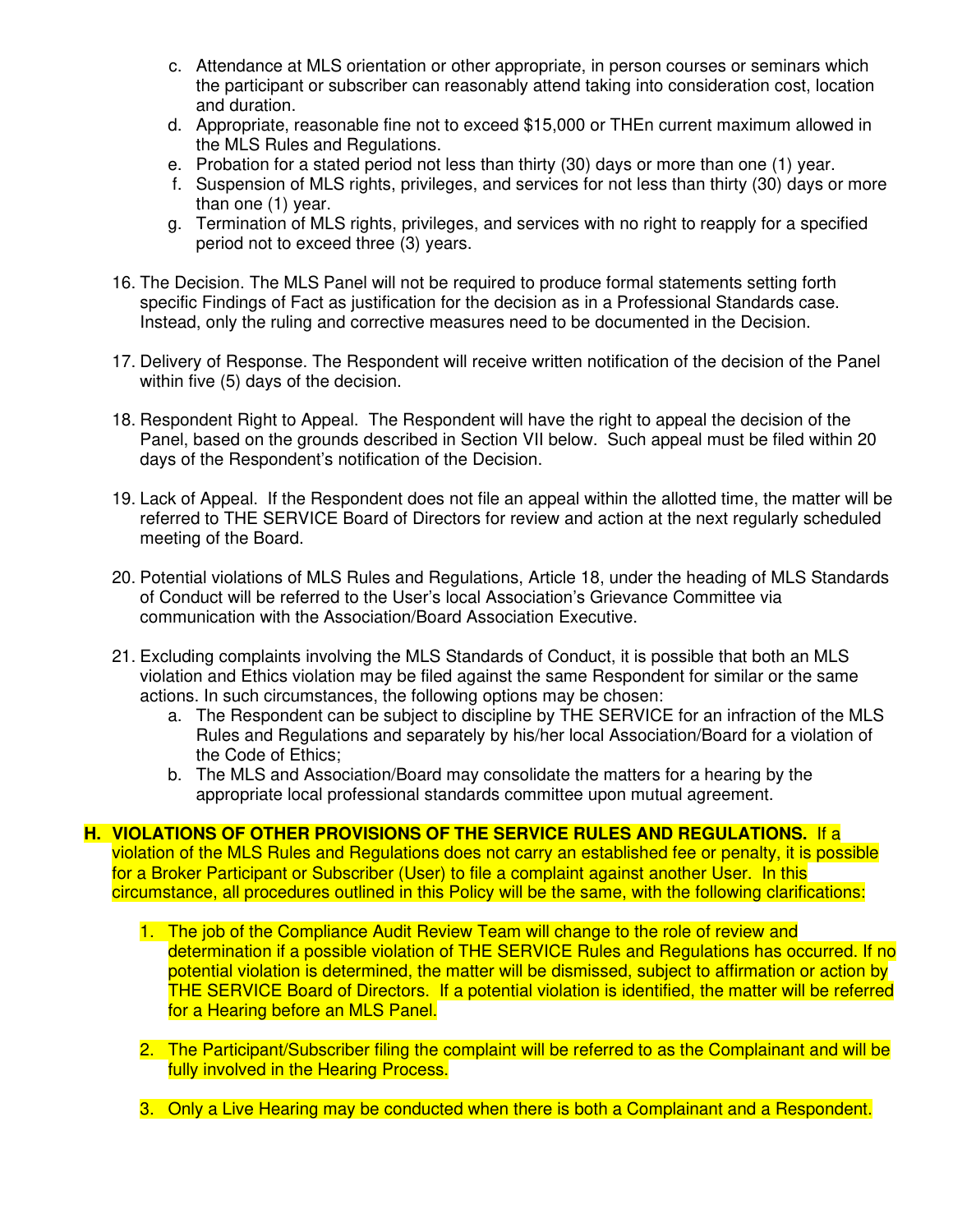- **I. COMPLIANCE ENFORCEMENT.** The following procedures will be followed to ensure compliance with hearing panel's decisions:
	- 1. Should the hearing result in enforcement additional fees or discipline, the Respondent shall have thirty (30) days to comply.
	- 2. If the User is an agent/subscriber, the Broker Participant will be made aware of the requirements that must be met.
	- 3. Failure to comply within 30 days will result in the suspension of user's MLS access until full payment is received and all other requirements (if applicable) are met. At this time the user's Broker Participant will become responsible for ensuring compliance with the discipline and payment of any outstanding fees.
	- 4. Should the discipline not be completed and/or the required payment and reactivation fee paid within sixty (60) days, the Executive Committee may recommend to the Board of Directors that the services of the Broker Participant and all of his/her agents/subscribers be suspended for a period not to exceed one year. Reactivation shall be conditioned upon full payment of all outstanding fees (including reactivation fees for each subscriber/agent as well as the Participant). Additional requirements for completion of any remaining disciplinary action within time certain may also be a requirement of reactivation of the User.
	- 5. Should the hearing or failure to meet the requirements of the decision result in suspension of the Participant's membership access, the Broker Participant nor affected agents/subscribers will not be eligible for refunds of any portion of the annual THE SERVICE already paid. The Participant will be notified of the hearing. Additionally, as noted above, each Broker Participant and agent/subscriber that reactivates their membership after suspension will be subject to payment of THEn current reactivation fee.
- **J. REQUEST FOR REHEARING.** Requests for rehearing may be granted only when newly discovered evidence comes to light: which a) could not reasonably have been discovered and produced at the original hearing and b) which might have had a bearing on the Hearing Panel's decision. Requests for rehearing must be received within twenty (20) days of notification of the decision of the original Hearing Panel.
	- 1. Review of Rehearing Request. The chairperson and the panel members from the original hearing will review the request for rehearing to determine whether or not the new evidence would have had bearing on their decision.
	- 2. Authority of the Original Hearing Panel. The decision on whether or not to grant a rehearing is at the discretion of the original Panel. The determination made is final.
	- 3. Rehearing Approved. If the original Panel finds in favor of a rehearing, the Administrator will establish the date/time of the rehearing. The rehearing panel will be made up of the original Panel members.
	- 4. Reporting of Decision. The Panel Chairperson will report the decision resulting from the rehearing to the Administrator and the decision will be sent to the Respondent.
	- 5. Next Steps. If a request for rehearing is filed and denied, the Respondent will have twenty (20) days from the date of notification to file an Appeal of the original Panel decision.

#### **K. APPEAL REQUESTED BY RESPONDENT (APPELLANT).**

1. A Respondent (Appellant) may petition THE SERVICE President to request an appeal of the decision of the MLS Panel, based on one or a combination of the following: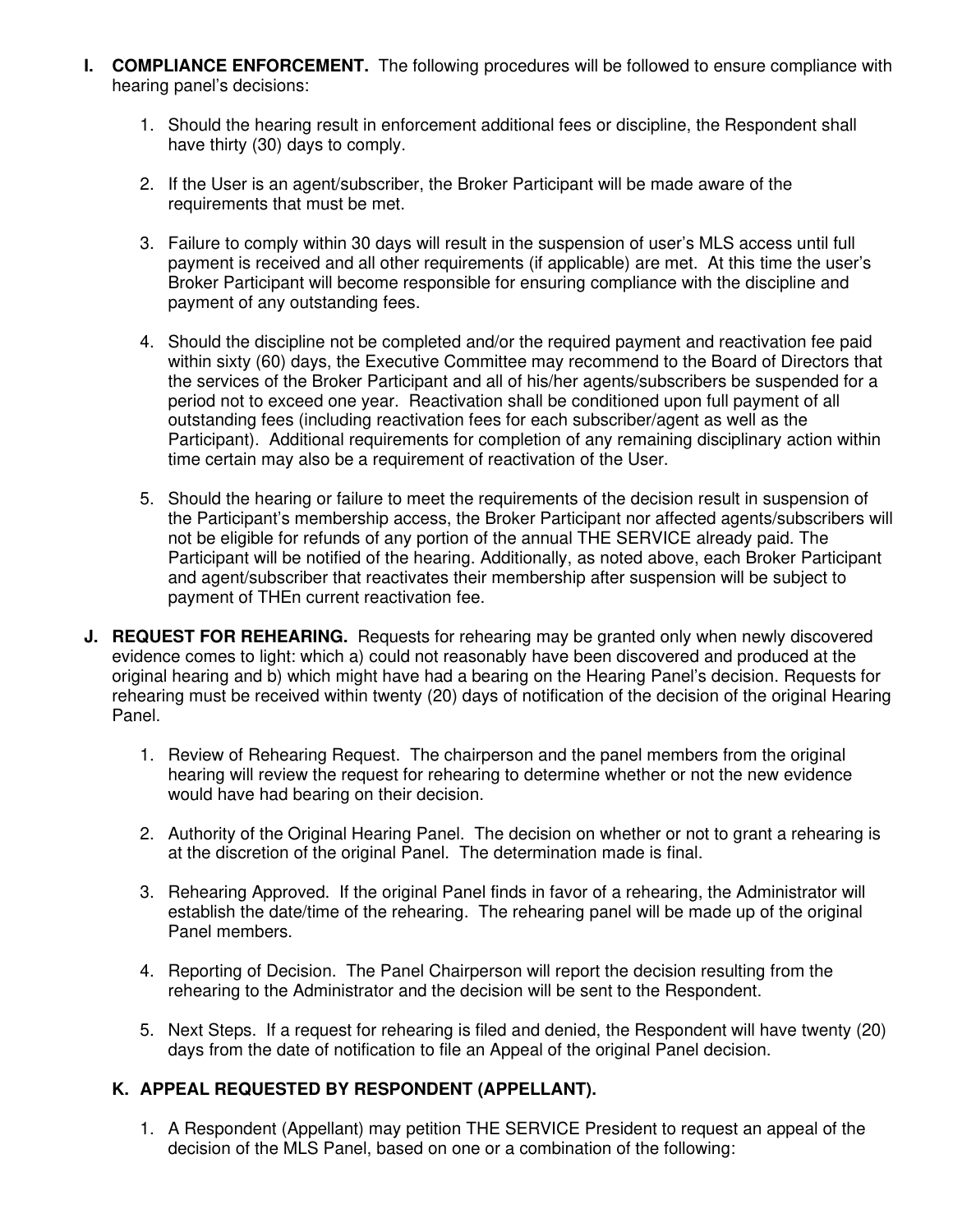- a. Procedural deficiency or lack of procedural due process (as defined in the CEAM).
- b. Misapplication of THE SERVICE Rules and Regulations
- c. Based on the discipline recommended by the MLS Panel.
- 2. Fee for Appeal. For appeals filed under this policy, STELLAR shall charge a filing fee of \$250 to the Appellant to defray the costs involved. If the Appellant is successful, the filing fee will be refunded.
- 3. Request for Appeal. THE SERVICE President will review all requests for appeal. If grounds for appeal are within the guidelines established, the President will appoint the Appeal Panel.
- 4. Make-Up of Appeal Panel. THE SERVICE President shall appoint three (3) members of the Executive Committee to serve as the Appeal Panel Members. If needed, the President shall also have the authority to appoint members of the Board of Directors to serve.
- 5. Process. The Appeal Panel shall convene and review the request for appeal and the issues raised. No new evidence may be introduced at the Appeal. The Appeal hearing procedures will be based on the procedures described in the CEAM. The Respondent may choose to attend the Appeal hearing in accordance with the CEAM if the original MLS Hearing was live. In the case of an appeal of a written hearing review, the Respondent may not attend
- 6. The decision of the Appeal Panel is final.
- 7. Decision. Panels will not be required to produce formal statements setting forth specific Findings of Fact as justification for conclusions as in Professional Standards cases. Instead, only the original violation, the Panel's ruling and corrective measures need be documented in the decision.
- 8. Notification to Respondent. A copy of the Decision of the Appeal Panel will be sent to the Respondent within five (5) days of the Hearing.

# **SECTION VII. ACCOUNT SHARING - REMEDIATION POLICY**

**A. PURPOSE OF PENALTIES.** THE SERVICE Rules and Regulations and policies established from time to time by the Board of Directors authorize the enforcement of such rules and policies. In many cases a penalty or penalties may be assessed for violations of the rules or policies in place. Penalties will be assessed after the specific steps, starting at \$500, \$1,000, \$5,000 and up to \$15,000 if the sharing continues.

The intent of penalties is to provide an opportunity to educate members on current policies and requirements (warning notices prior to assessment of a penalties), to protect the integrity of both the database and access to it (SafeMLS). The purpose of notifications is to ensure that members are aware of violations and the importance of not allowing non-members to have access to the MLS.

- 1. Customers can't reuse a password that has already been used.
- 2. Customers will not be able to "save" their login ID or password, as the SafeMLS technology involves keystroke recognition and will require entry of both login ID and password for each login.
- 3. Passwords must be 8-12 characters.
- 4. Passwords must include at least eight alpha characters and at least one numeric character.
- 5. Below is the process for Remediation: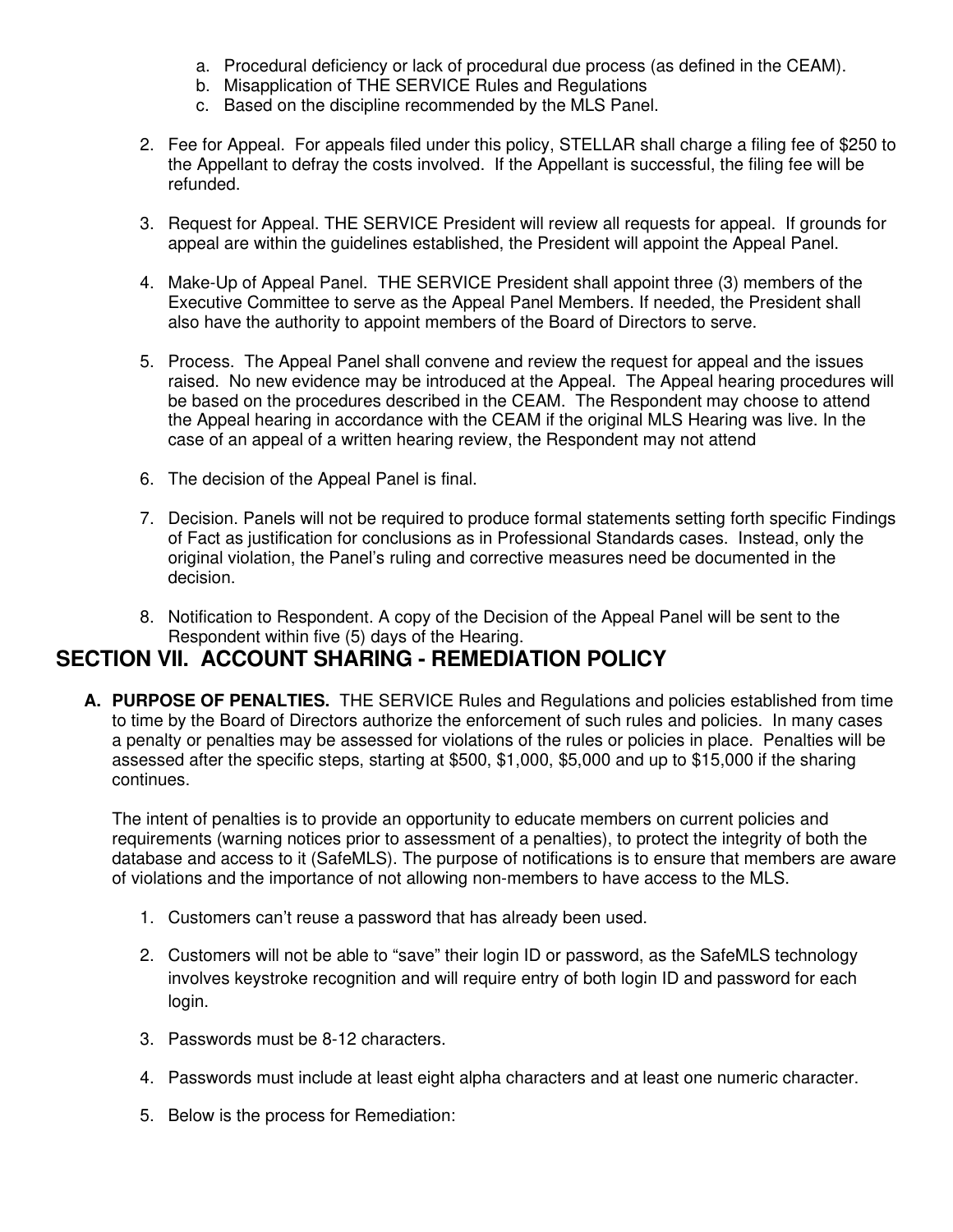|         | <b>Remediation</b><br><b>Policy</b> | <b>Criteria For Moving To Next Remediation Step</b>                        |
|---------|-------------------------------------|----------------------------------------------------------------------------|
| Step 1  | <b>Reset Password</b>               | After 7 consecutive days at 95 or higher                                   |
| Step 2  | Email 1                             | After 7 consecutive days at 90 or higher and in Step 1                     |
| Step 3  | Alert 1                             | After 7 consecutive days at 90 or higher and in Step 2                     |
| Step 4  | <b>Reset Password2</b>              | After 7 consecutive days at 90 or higher and in Step 3                     |
| Step 5  | Email 2                             | After 7 consecutive days at 90 or higher and in Step 4                     |
| Step 6  | One Time<br>Password                | After 7 consecutive days at 90 or higher and in Step 5                     |
| Step 7  | Email 3                             | After 7 consecutive days at 90 or higher and in Step 6 / Commence<br>Audit |
| Step 8  | Fine 1 - \$500                      | If manual audit shows the customer to be sharing login credentials         |
| Step 9  | Fine 2 - \$1,000                    | If already fined once                                                      |
| Step 10 | Fine 3 - \$5,000                    | If already fined twice                                                     |
| Step 11 | Hearing                             | If already fined 3 or more times                                           |

# **SECTION VIII. APPENDIX**

The following definitions are provided to help clarify the terminology used in STELLAR's governance and daily operations.

- **Activation Fee:** A one-time fee charged all new subscribers to defray the costs associated with establishing their individual system access account.
- **Agent/Sales Associate/Broker Associate:** Agents/sales associates hold the basic level of licensure under Florida law. To sell real estate, they must place their license with someone holding a broker's license. Broker associates are those individuals who hold broker licenses but have opted to work as agents under another broker.
- **Annual Participation Fee:** The base annual fee per subscriber set by the STELLAR Board of Directors as part of the budget process based on the actual costs to operate the MLS.
- **Appellant:** If the decision of the MLS Panel is appealed, the Respondent may also be referred to as the Appellant. If the Appellant is an agent/subscriber, his/her Broker Participant will also be included in all communications.
- **Billing Year**: For purposes of participant and subscriber annual billing, the Billing Year is defined as June 1 through May 31 of the following year.
- **Board of Directors (BOD):** REALTOR® Participants and subscribers appointed by the shareholder associations from among their members to oversee the operation of the service on their behalf.
- **BOD and Committee Year:** Board of Director and Committee service year is defined as July 1 June 30 of the following year.
- **Broker:** The highest level of licensure in most states, including Florida. Requires additional education and a separate test. Required for operating a real estate brokerage or branch office. Sales associates, broker-associates (those licensed as participants but operating as sales agents) and agents must be licensed with, and under the supervision of, a broker.
- **CART:** The Team refers to the members of the Compliance Audit Review Team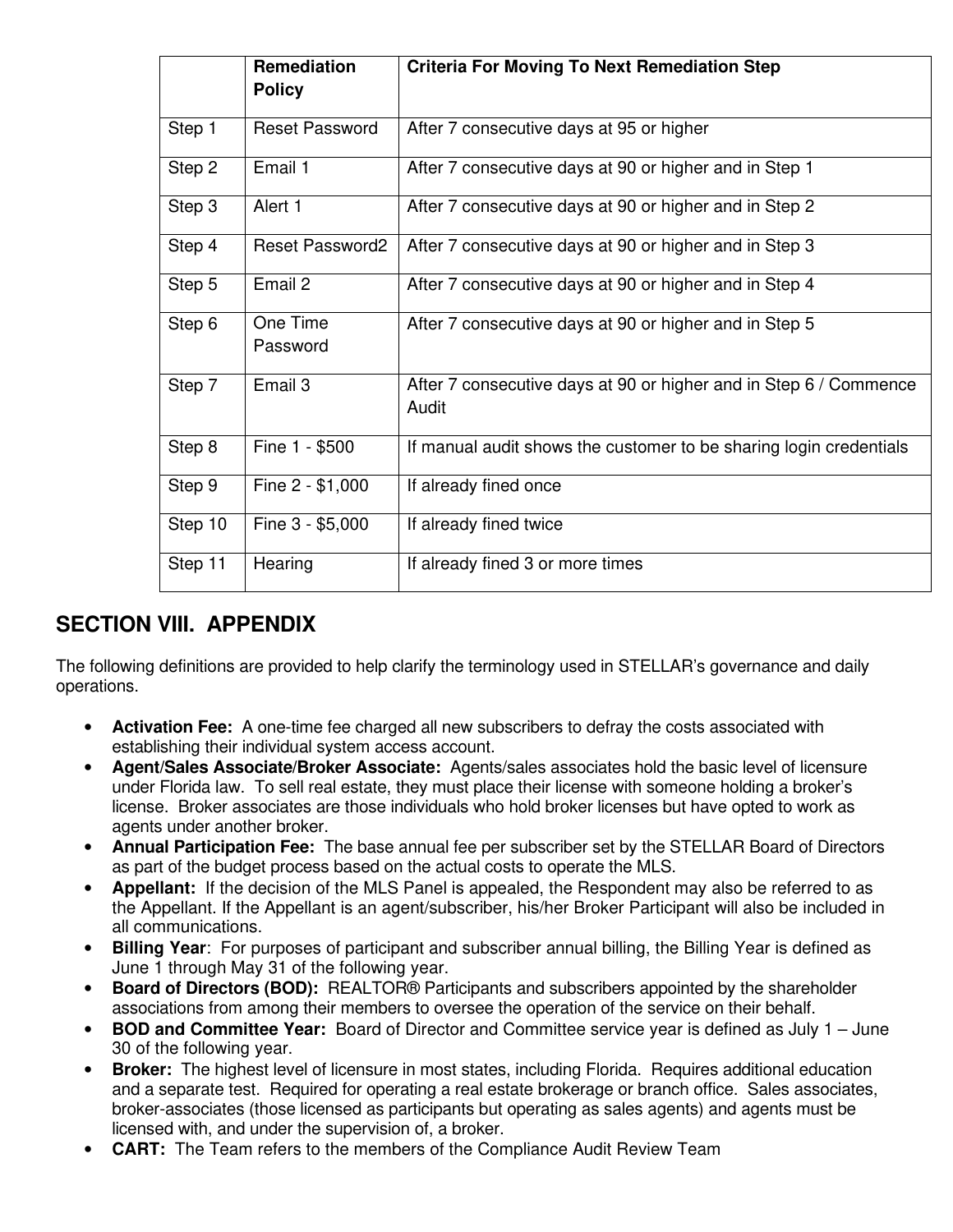- **CEAM:** The National Association of REALTORS "Code of Ethics and Arbitration Manual".
- **Customer:** Customer references all users of THE SERVICE services and in many cases, replaces the word "member" to include Participants, Subscribers, registered assistants, etc.
- **Complainant:** Complainant refers to a User who files a complaint for violation of the MLS Rules and Regulations directly against another User (the Respondent)
- **Corelogic:** STELLAR's vendor for its web-based MLS system based in Reston, Virginia.
- **Days:** Calculation of "days" is based on calendar days excluding weekends and federally recognized holidays.
- **Executive Committee:** Composed of STELLAR's elected Officers (President, President-Elect, Vice President, Treasurer, and Immediate Past President).
- **Fee:** Fee describes the amount assessed for a late fee, a reactivation fee or a penalty resulting from a violation of the MLS Rules and Regulations. If in the context of a request for Appeal, the fee may also refer to the required fee of \$250 to request an appeal.
- **Fines:** Penalties set by the STELLAR Board for the incorrect entry or miss-use of the MLS data fields. While billed to the incurring subscriber, the Participant is notified and remains ultimately responsible for the correction or the data and payment of the fine.
- **Fiscal Year:** THE SERVICE fiscal year is July 1 through June 30 of the following year.
- **Late Fee:** The charge set by the Board of Directors assessed to those who do not pay their participation fee by the May 15 deadline.
- **Local Service Center (LSC):** A STELLAR shareholder association/board that has signed an agreement to act as a Local Service Center for the Service.
- **Local Service Center Fee:** An amount set independently by each LSC to offset the costs it incurs in providing the services set forth in its contract with STELLAR. As a convenience, STELLAR collects these fees for the LSCs as part of its annual Participation Fee billing and forwards them to the LSC.
- **Miscellaneous Charges:** The broad term for all fees and charges other than the annual Participation Fee, e.g. late fees, fines, reinstatement fees, activation fees, etc.
- **Microsoft Dynamic CRM (Gopher It):** Membership software used by STELLAR which incorporates the membership database, accounts receivable, event registrations, online payment system, and other programs tailored to the association/MLS environment.
- **Matrix:** The MLS system provided under contract to STELLAR by its vendor, Corelogic.
- **NRDS Number:** (National REALTOR® Data System -- "Nerds") A 9-digit number issued to all STELLAR subscribers and used by NAR, state and local associations and MLSs as a unique identifier. Like a social security number, REALTORS®® keep this same number for life, even if they change local associations or move to another state. Every firm and branch office are also issued a unique NRDS identifier.
- **Notice/Notification:** The date of notification will be the date/time of notification of delivery of an email or the date mailed via the United States Postal Service (USPS). If USPS is used, a copy will be sent both via first class mail and certified mail.
- **Panel(ist):** The Panel refers to the body that will conduct a THE SERVICE Hearing; panel members are described as Panelists.
- **Participant:** An alternative term for the principal broker or member. As the actual member, the Participant is ultimately responsible for the actions of his or her licensees regarding compliance with MLS Rules & Regulations, policies and procedures as well as payment of all fees, fines and other charges.
- **Primary/Secondary Association Membership:** Under NAR's NRDS system, REALTOR® member participants and agents must choose an association to act as their "Primary" association affiliation, i.e. the one through which they pay their Florida and NAR dues. Once this is done, they may join any other association as a Secondary member. However, since participants are the actual "members" of an MLS, REALTOR® sales associates from non-STELLAR shareholder associations desiring THE SERVICE access must have the firm's broker become a member first.
- **Registered Assistant:** A registered assistant is an unlicensed employee of a Broker Participant or Agent Subscriber who has been registered with THE SERVICE at the request of the employing broker. Registered Assistants are responsible to follow the MLS Rules and Regulations when using the MLS, however, the employing broker or agent is responsible for the actions of the registered assistant and as such, will receive all fine notifications and will be considered the respondent in cases involving the use of the system by the registered assistant.